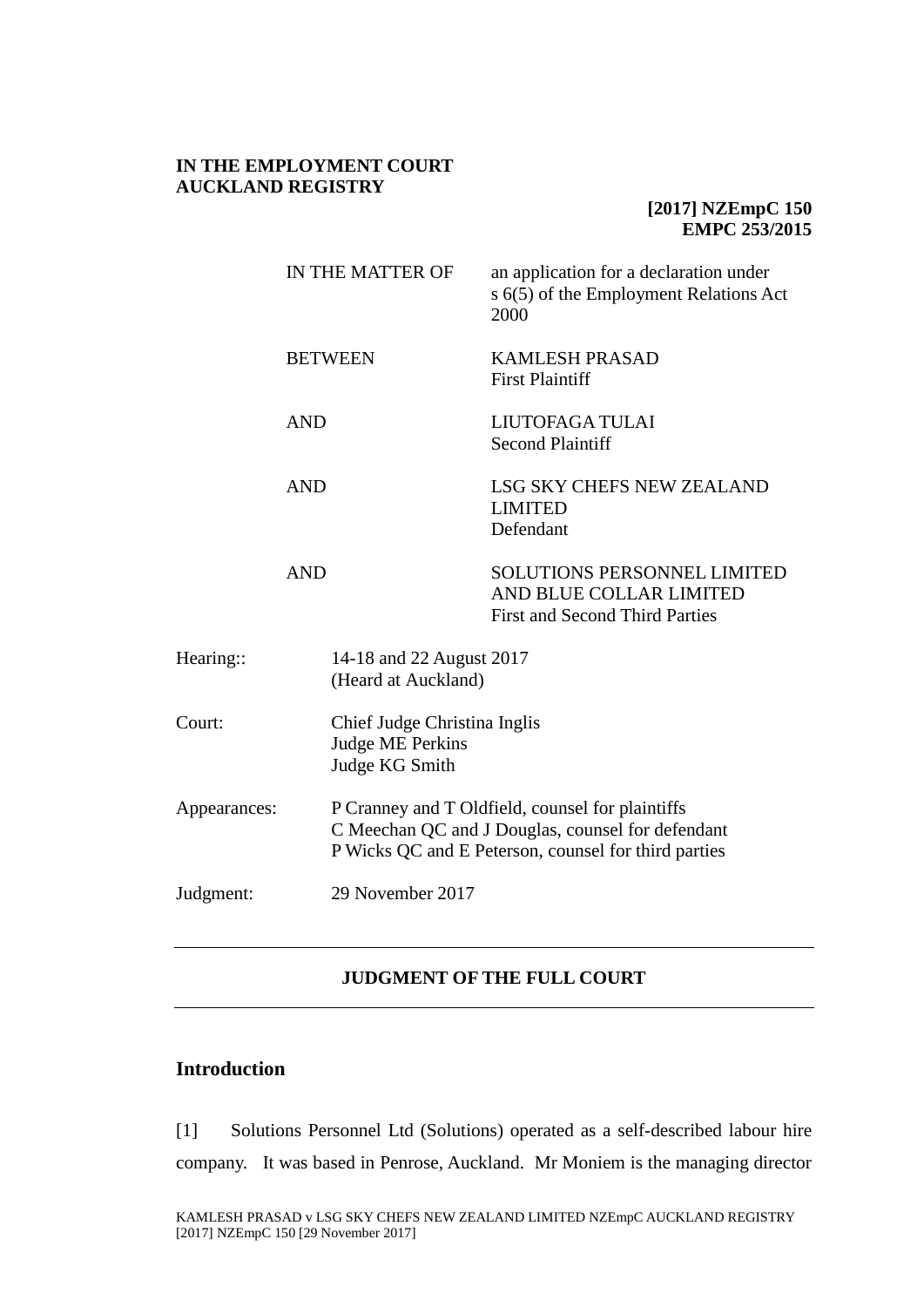and shareholder of Solutions. A significant number of people were on its books, two of whom were the plaintiffs, Kamlesh Prasad and Liutofaga Tulai. Both are immigrants to New Zealand and both speak English as a second language.

[2] Solutions provided workers to a number of companies, including LSG Sky Chefs New Zealand Ltd (LSG). LSG provides in-flight catering services to airlines. It has several hundred working for it. Some are engaged on a full-time basis as employees; others are not. What is clear is that LSG relied heavily on workers sourced from agencies such as Solutions. While witnesses for LSG suggested that this reflected a need to meet seasonal fluctuations in workload, this was not supported by the evidence. Rather, over time the figures reflect a consistent pattern of hours worked, at consistently high levels.

[3] Ms Tulai signed up with Solutions in April 2009. She was given a document which purported to be an independent contractor agreement. We return to this document, the deficiencies associated with its drafting and the way in which it was presented to Ms Tulai, later. Ms Tulai commenced work with LSG in October 2009, initially washing cutlery. Ms Tulai was relatively young at the time and had a child. She worked up to 62.75 hours per week at LSG. During one period Ms Tulai worked 34 full days continuously without a break. We pause to note that counsel for LSG, Ms Meechan QC, characterised this as LSG accommodating Ms Tulai's desire for lots of work. We think it can more accurately be described as reflecting the realities of the situation Ms Tulai was in, and the financial pressure she was under. In the event Ms Tulai worked almost exclusively with LSG for around four years.

[4] Mr Prasad signed up with Solutions on 26 November 2013. He was also given a document purporting to be an independent contractor agreement. Mr Prasad went to work at LSG on 15 December 2013. He worked there as a loader for two years, on average 45 hours per week, until December 2015.

[5] It is fair to say that Ms Tulai and Mr Prasad were in a vulnerable position. They had very little appreciation of New Zealand employment law, or the documentation they were asked to sign by Solutions.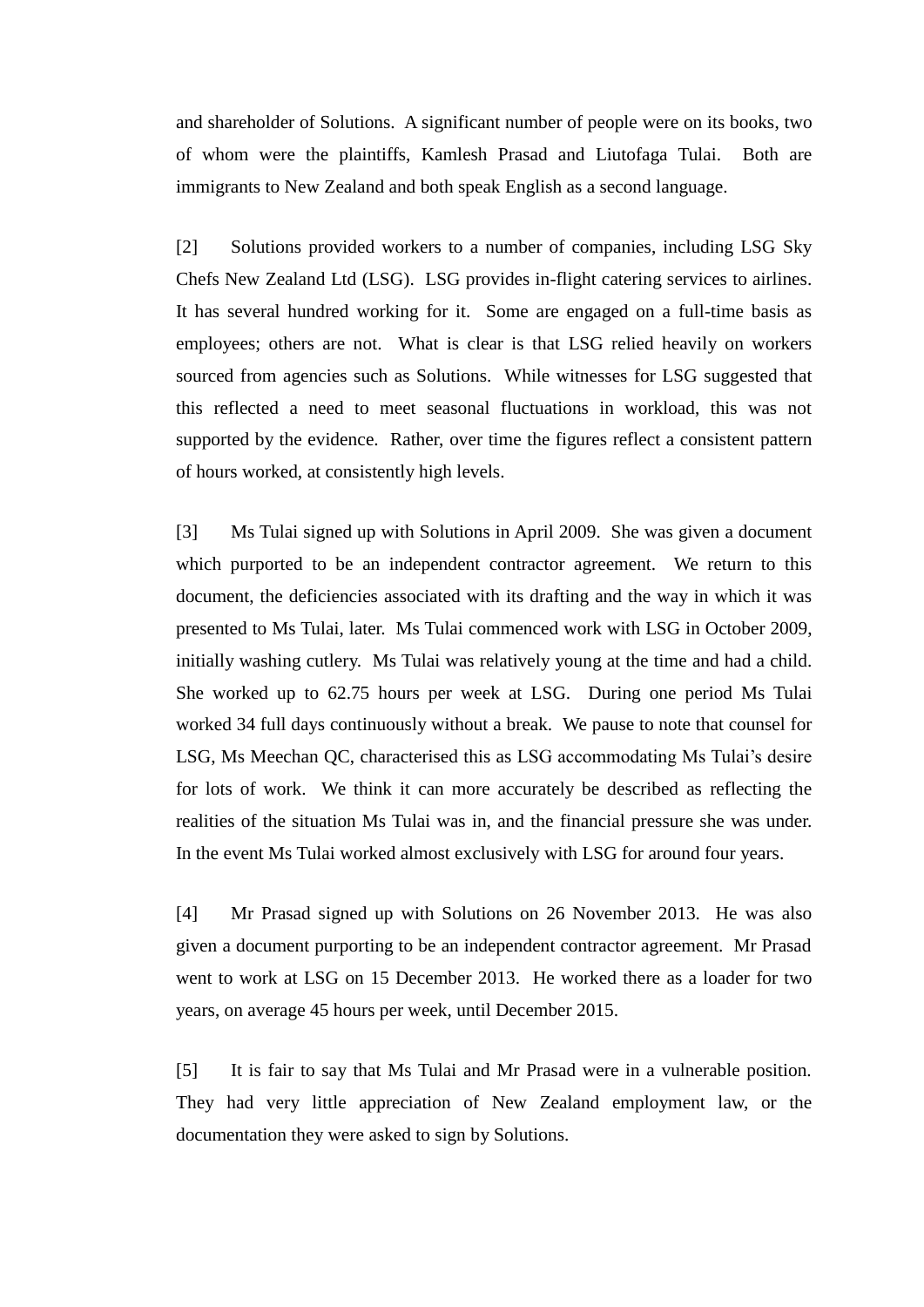[6] Ms Tulai and Mr Prasad were paid by Solutions, which was in turn paid by LSG for the hours the plaintiffs worked. It appears that LSG believed, at least initially, that what it was paying Solutions and what Solutions was paying workers such as the plaintiffs, covered all on-costs (holiday pay and other statutory entitlements), while also incorporating a profit margin for Solutions.<sup>1</sup> It is however clear that LSG did little to inquire into what was – or was not – being passed on by way of pay to the workers it took on from Solutions. During her time with LSG Ms Tulai was paid a sum equivalent to the minimum wage. Mr Prasad was paid slightly more.

[7] The labour hire arrangement evidently suited LSG. It meant that the company was not troubled by the usual responsibilities and liabilities associated with an employment relationship. As the contemporaneous documentation reflects, another identified spin-off benefit was that Solutions workers would be able to work through any strike action by LSG employees. More generally, LSG's enthusiasm for the arrangement is reflected in correspondence recording the way in which the relationship with Solutions had developed. It noted, amongst other things, that:<sup>2</sup>

[Mr Moniem] approached LSG Sky Chefs in 2007 offering what most temp agencies purport to provide – a win/win service that meets your expectations etc. …

At the time we were comfortable but not thrilled with the service from our existing providers so we figured whatever. They can't be any worse, and if they are, we can drop them like hot bricks. So we gave [Mr Moniem] an order for some semi-skilled transport labour.

That was when it got interesting.

The order was filled within 24 hours. The candidates were brought to the plant personally by [Mr Moniem] and a selection process had us choosing the candidates we wanted from these pre-screened individuals. He didn't stop there – he just kept bringing them out until we cried ENOUGH!!!!!

A couple turned out to be no good (it happens to everyone sometimes…). No quibbles, no drama. One phone call, and a new person arrived, ready to go.

Pricing? Sharp …

…

 $\overline{a}$ 

<sup>1</sup> For example, on 8 August 2012 Mr Moniem (in response to a query from Ms Park about the figures he had provided) advised LSG that "our charge rate does include employee costs and it will be paid to the employees supplied to LSG."

<sup>&</sup>lt;sup>2</sup> See "To Whom it May Concern" letter from Mr Dempsey, human resources manager, dated 29 September 2009.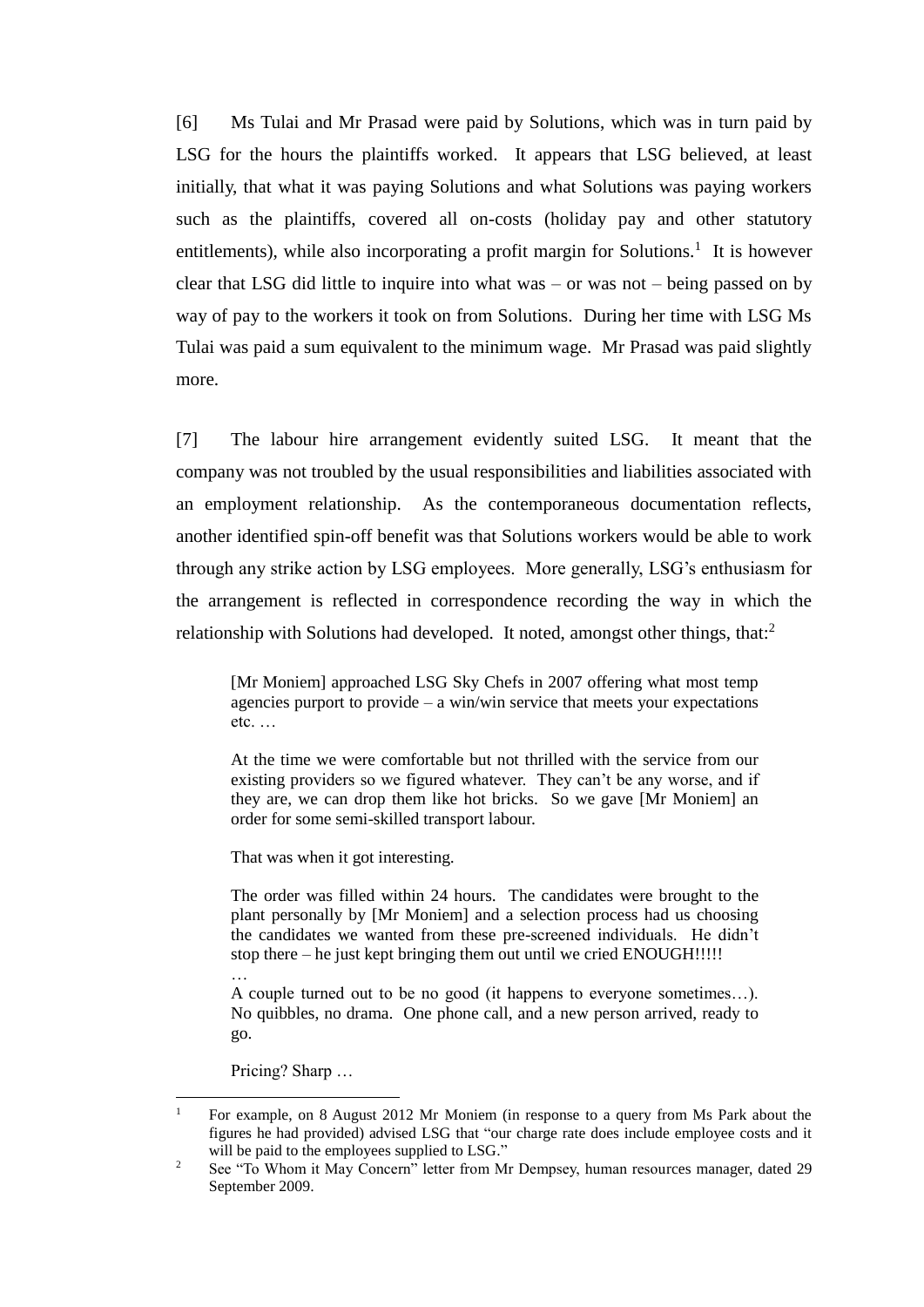[8] Despite the benefits LSG perceived in its relationship with Solutions, it is apparent that it began to harbour concerns about potential legal risk. This led to an email from Ms Park (LSG's human resources manager) in mid-2012 identifying the benefit of seeking an indemnity from Solutions in respect of any "legal issue that LSG may come across due to the contractor agreement between Solutions and [Solutions] workers," that any such issue would be "sorted and settled immediately by Solutions" and at its cost, and that it would "never reach to a level that may affect LSG reputation in business or public."During the course of evidence Ms Park sought to characterise this as being directed at Solutions managing its own risk. We do not accept that. Clearly it was about managing the potential risks thrown up by the labour hire model for LSG itself.

[9] One of LSG's particular concerns related to the longevity of some of the Solutions placements. This prompted Ms Park to request that a list of Solutions workers be compiled, with input from Mr Moniem.Mr Moniem asked Ms Park what LSG wanted Solutions to do with the listed workers. He made the point that it was possible to convert any of the workers to employee status, but that would result in PAYE costs being added to each worker's pay and this being on-charged to LSG. This was not an option that was pursued at the time.

[10] The longevity list had particular implications for Ms Tulai, as her name was towards the top of it. That is because she had, by that stage, been working for LSG for an extended period of time. On 22 October 2013 Ms Park issued the following directive:

Can you start moving some of your long servers out and replace them. At your own pace is fine as long as it is at least 1 a week.

[11] A further instruction was issued six days later, that a number of workers whose names were on the list "have to go".<sup>3</sup>

[12] By early 2014 LSG was aware that Solutions had been audited by the Labour Inspectorate. Although having concluded that Mr Moniem was "obviously" using,

 $\overline{a}$ 

<sup>&</sup>lt;sup>3</sup> The instruction went on to note that that was the "last day for that person can ever work in here. They will not [go] on the roster anymore, and they will not be called in to work at all. … give me the replacement as soon as you can."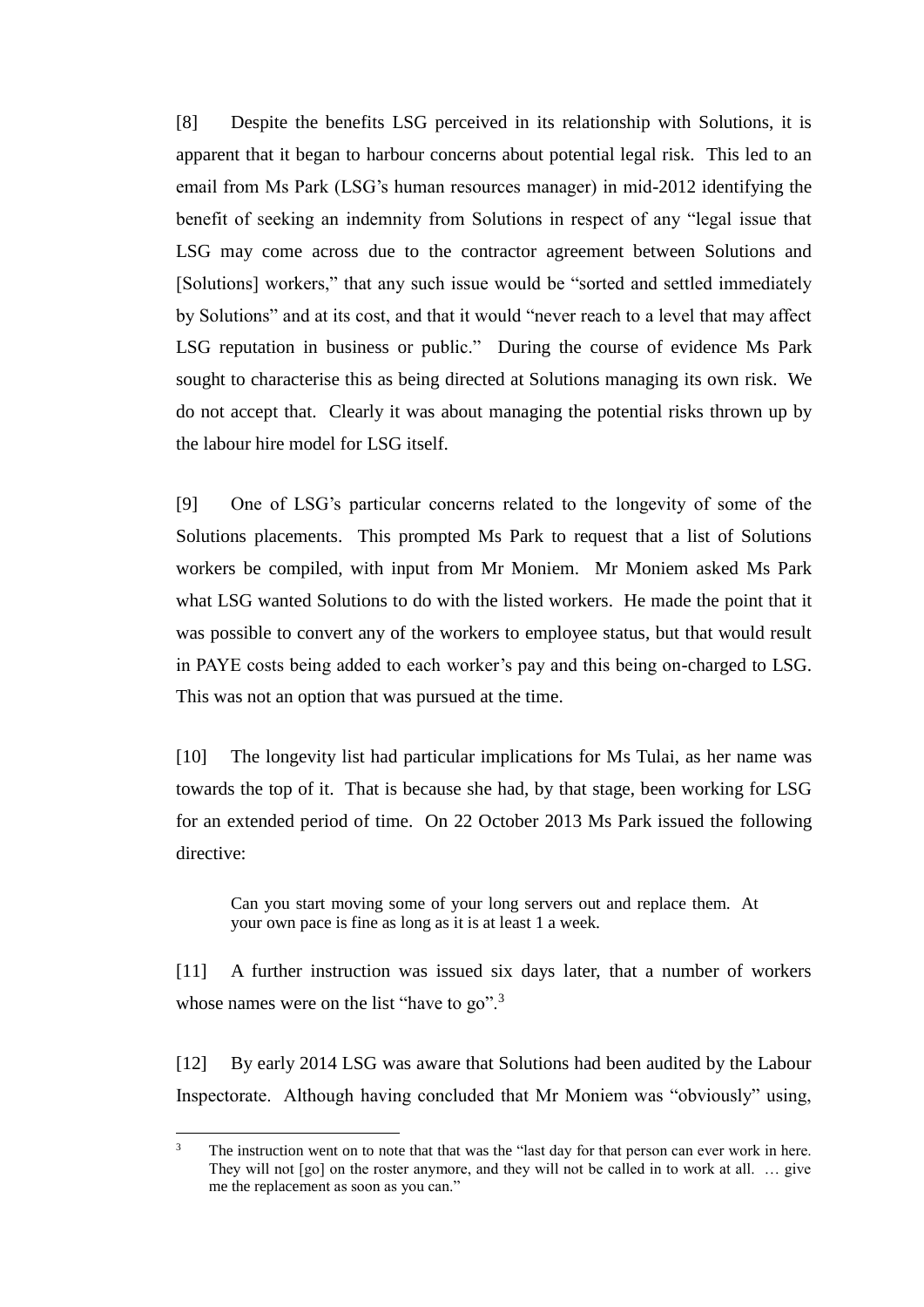or attempting to use, independent contractor status to his advantage (identified by LSG as a "loophole"), LSG decided to adopt a wait and see approach – including as to when the loophole might close. LSG's procurement manager, Mr Orton, noted in an email to the general manager, copying in Ms Park, that in the meantime the loophole was working well from LSG's perspective.

[13] By January 2015 Ms Park was in touch with Mr Moniem suggesting that, depending on the outcome of the Labour Inspector's inquiries, LSG and Solutions would need to "get together to discuss a strategy".Mr Moniem responded assuring Ms Park that his highest priority was keeping LSG happy.While not accepting that there were any problems with the current operational model, Mr Moniem subsequently took steps to set up a new company, Blue Collar Ltd (Blue Collar). Ms Tulai had already left by this stage. Mr Prasad had not. He was presented with an agreement by Blue Collar and told to sign it. Mr Prasad otherwise continued working with LSG in precisely the same way as he always had.

[14] Ms Tulai and Mr Prasad claim that they were employees and that their employer was LSG. LSG says that they were independent contractors and, if not, they were employees of Solutions. Solutions and Blue Collar say that Ms Tulai and Mr Prasad were independent contractors and, if not, they were employees of LSG.

[15] The central issue in this case, and as identified in the plaintiffs' claim, is whether Ms Tulai and Mr Prasad were employees of LSG.

[16] We pause to note that the plaintiffs did not seek to mount an argument that they were jointly employed by both LSG and Solutions/Blue Collar. When the point was put to counsel for the defendant and third parties, both Ms Meechan and Mr Wicks QC submitted that such an arrangement was not possible as joint employers could only exist within a single umbrella of related companies. We do not necessarily accept the strength of that proposition but do not need to decide the issue given the basis on which the claim was advanced and responded to by the defendant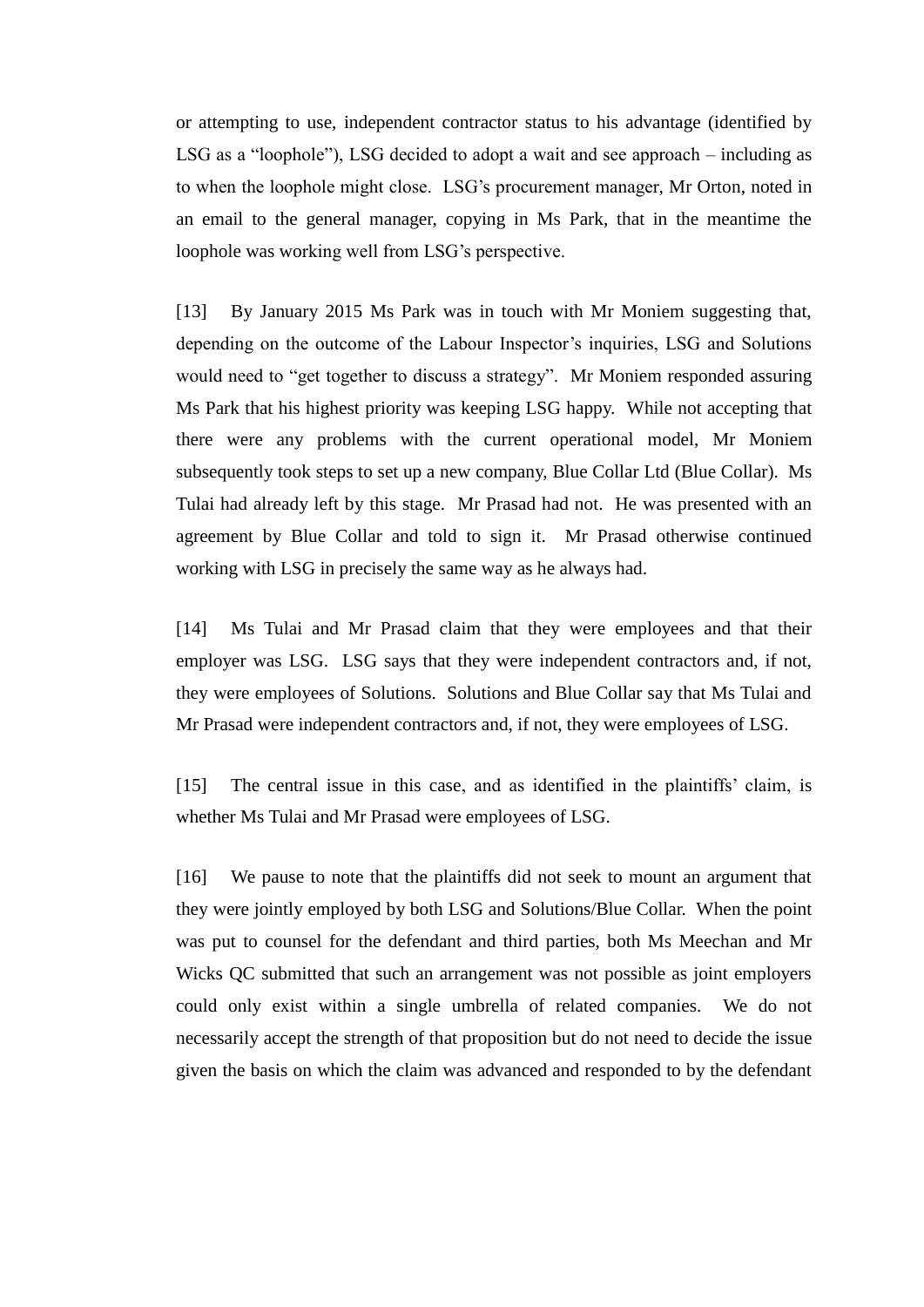and the third parties. 4

### **Analysis**

[17] The case for LSG was essentially mounted on the basis that the start and end point for analysis was whether there was a contractual nexus between the plaintiffs and LSG. This, it was said, required an assessment of three pillars of contract law, namely offer, acceptance and consideration. Absent clear identification of these criteria as between Ms Tulai and LSG, and Mr Prasad and LSG, there was no contractual relationship and the plaintiffs' application must fail at this fundamental hurdle. Conversely, it was said that where the existence of a contractual relationship between two parties is clear, the inquiry is directed at establishing the real nature of that relationship and, in particular, for the purposes of the Employment Relations Act 2000 (the Act), whether a contract of service existed. The full Court's judgment in *McDonald v Ontrack* was said to support such an approach.<sup>5</sup>

[18] We are not drawn to this aspect of the defendant's argument. It seems to us that it has been overtaken by developments in the law, specifically in the employment sphere in New Zealand and in contract law more generally. In this regard the strict contractual approach favoured under the previous Employment Contracts Act 1991 was displaced 17 years ago by the enactment of the Employment Relations Act 2000. That Act, as the name suggests, heralded in a new way of looking at contractual relationships in the workplace. It has more generally been acknowledged that a rigid offer/acceptance/consideration approach in contract law can give rise to difficulties.<sup>6</sup>

[19] The reality is that it is not uncommon for workplace relationships (to use a neutral term) to morph over time and to change their nature incrementally,<sup>7</sup> or for their true nature to emerge once the particular factual context is considered. It is

 $\overline{A}$ We note that joint employment, in the context of labour hire arrangements, has been considered overseas. See (for example) *Morgan v Kittochside Nominees Pty Ltd* (2002) 117 IR 152 at [74]; *Fair Work Ombudsman v Eastern Colour Pty* [2011] FCA 803, (2011) IR 263 at [77].

<sup>5</sup> *McDonald v Ontrack Infrastructure Ltd* [2010] NZEmpC 132, [2010] ERNZ 223.

<sup>6</sup> See, for example, *Savvy Vineyards 3552 Ltd v Kakara Estate Ltd* [2014] NZSC 121, [2015] NZLR 281 at [29].

<sup>7</sup> See *Jinkinson v Oceana Gold (NZ) Ltd* [2009] ERNZ 225 at [42].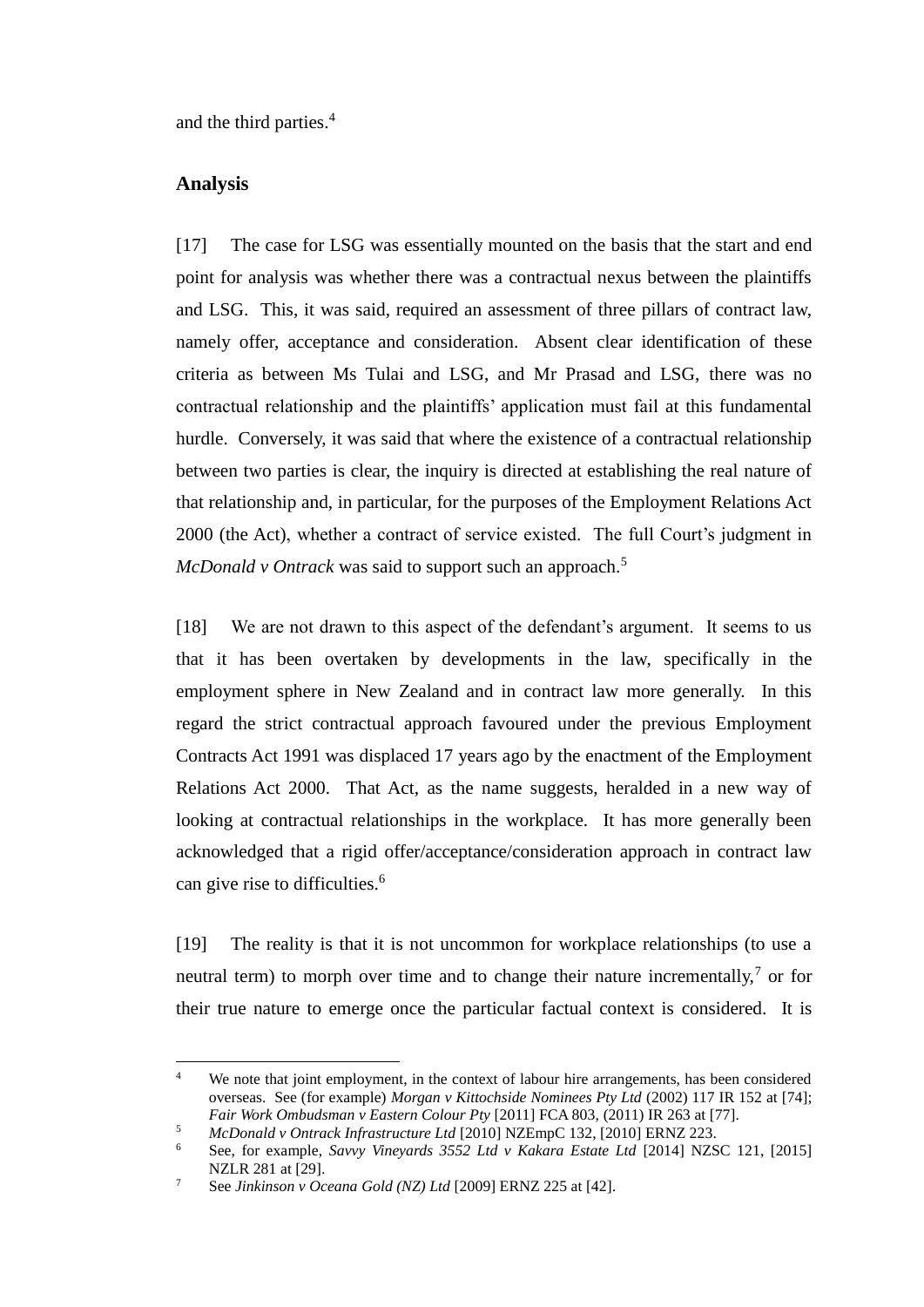certainly not unusual for there to be no contractual documentation, or documentation of any sort, evidencing a relationship. Nor is it unusual for documentation, when it does exist, to mask the true nature of the parties' relationship, either deliberately or inadvertently.<sup>8</sup> And it is not uncommon for one party to have no idea about what the legal framework for the relationship is. This is particularly so in cases involving vulnerable workers.

[20] The sort of bright-line test advanced on behalf of the defendant runs the risk of obscuring the practical realities of working relationships, and focusing on form over substance. That is not an approach mandated by the Employment Relations Act, and is at odds with the underlying objectives of the legislation (including addressing inherent imbalances in bargaining power).<sup>9</sup>

[21] The full Court's decision in *Ontrack* is, as far as we are aware, the only case in New Zealand to have considered a similar claim involving what the defendant describes as a third-party end-user, or triangular, relationship. In *Ontrack* the plaintiff had entered into an individual casual employment agreement with a labour hire company, Allied. There was a contract between Allied and Ontrack for the supply of casual labour. The plaintiff was placed with Ontrack. He later claimed that at some point following his placement he had entered a contract of service with Ontrack. Ms Meechan drew particular attention to the Court's observation that:

[36] The onus is on Mr McDonald to establish the existence of a contract of service between himself and Ontrack. We agree with Mr Chemis that such a contract must satisfy the common law requirements of offer, acceptance, contractual intention, consideration, and certainty. That is consistent with the English and Australian authorities cited.

[22] While what might be described as the strict contractual approach appears to have received some endorsement from the Court in *Ontrack*, that may simply reflect the way in which the case was argued. Notably, the parties agreed that *if* there was a contract between them it was a contract of service. That was the context in which

 $\overline{a}$ 

<sup>8</sup> See, for example, the discussion in the ILO Report *The Employment Relationship* Report V(1), International Labour Conference, 95<sup>th</sup> Session, Geneva, 2006 at [46]-[47] in respect of the international trend towards disguised employment relationships.

<sup>9</sup> For a recent affirmation of the differences between employment relationships and "ordinary contractual relationships" see *Brown v New Zealand Basing Ltd* [2017] NZSC 139 at [56], citing *Lawson v Serco Ltd* [2006] UKHL 3, [2006] 1 All ER 823 [*Crofts*] at [6] and Employment Relations Act 2000, s 3(a)(i) and (ii).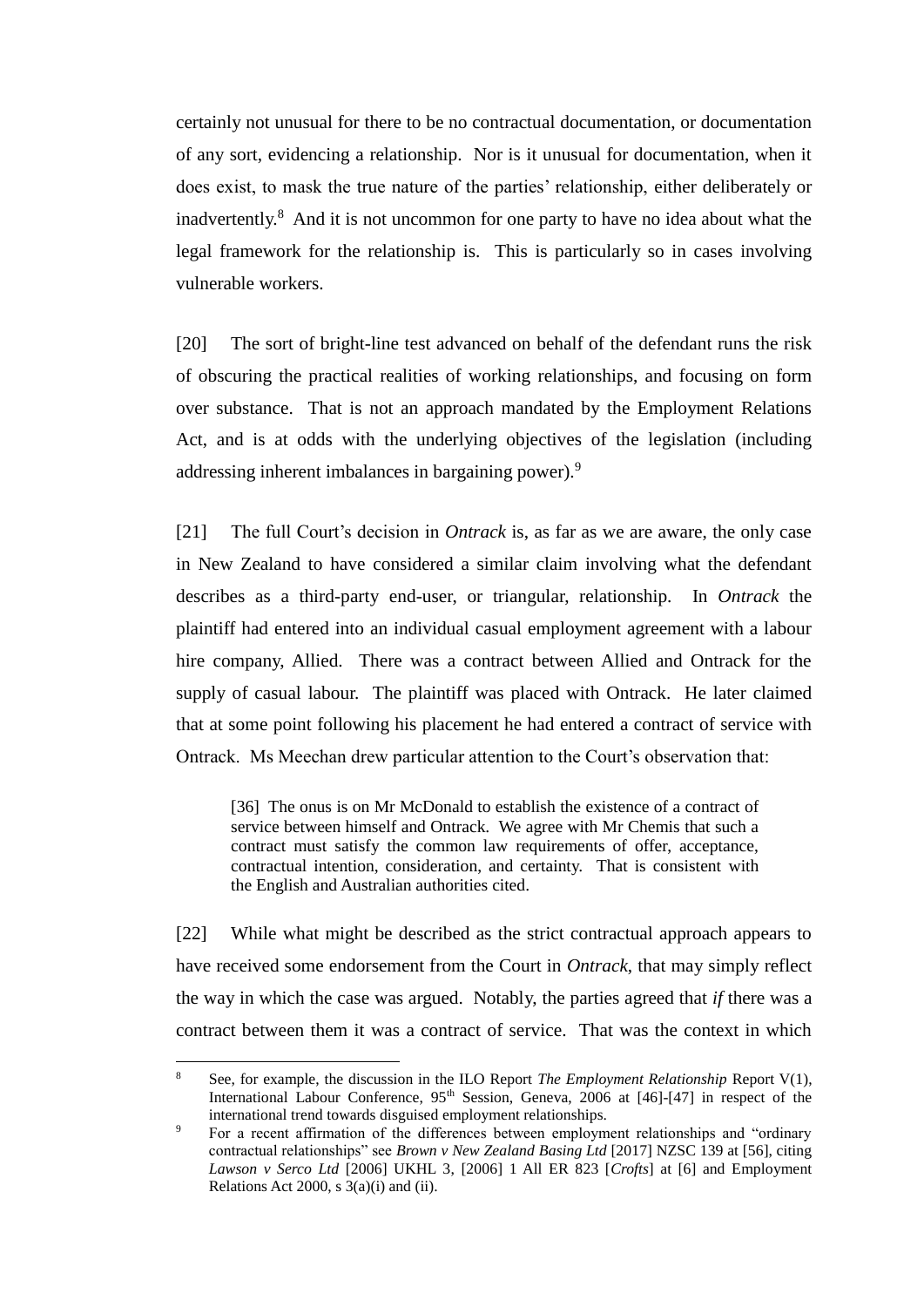the Court proceeded with its judgment and against which the above cited passage needs to be read. The present case proceeds from a different starting point. We also note that the comments that the defendant seeks to rely on in *Ontrack* were followed by an observation that the inquiry will be an intensely factual one and that each case must be determined having regard to all relevant matters. Ultimately the Court allowed Mr McDonald's claim to proceed.<sup>10</sup>

[23] It is well accepted that the nature of work and the way in which it is being undertaken is rapidly evolving, both within New Zealand and overseas.<sup>11</sup> Labourhire arrangements are part of this evolution. Such arrangements differ from what might be described as a traditional bi-lateral arrangement, as the following two diagrams illustrate:



**Diagram 1 – conventional employment relationship**



**Diagram 2 – triangular, labour-hire relationship**

[24] In a classic labour-hire arrangement the labour-hire agency (the agency) hires out the labour of a worker to another business (the host). The host pays a fee to the agency. The fee covers the cost of the worker's services, plus some profit margin for the agency. The agency in turn remunerates the worker, who agrees to perform work

 $\overline{a}$ 

<sup>&</sup>lt;sup>10</sup> *McDonald v Ontrack*, above n 5, at [50], [51].<br><sup>11</sup> There is for example a developing trend to

<sup>11</sup> There is, for example, a developing trend towards outworkers (those who perform work away from a designated workplace, perhaps in their own home) and agency labour. For a discussion about such trends, and the concerns about protection of worker rights which they have given rise to in Australia, see (for example) A Stewart *Stewart's Guide to Employment Law* (5th ed, The Federation Press, Australia, 2015) at [4.8]-[4.12].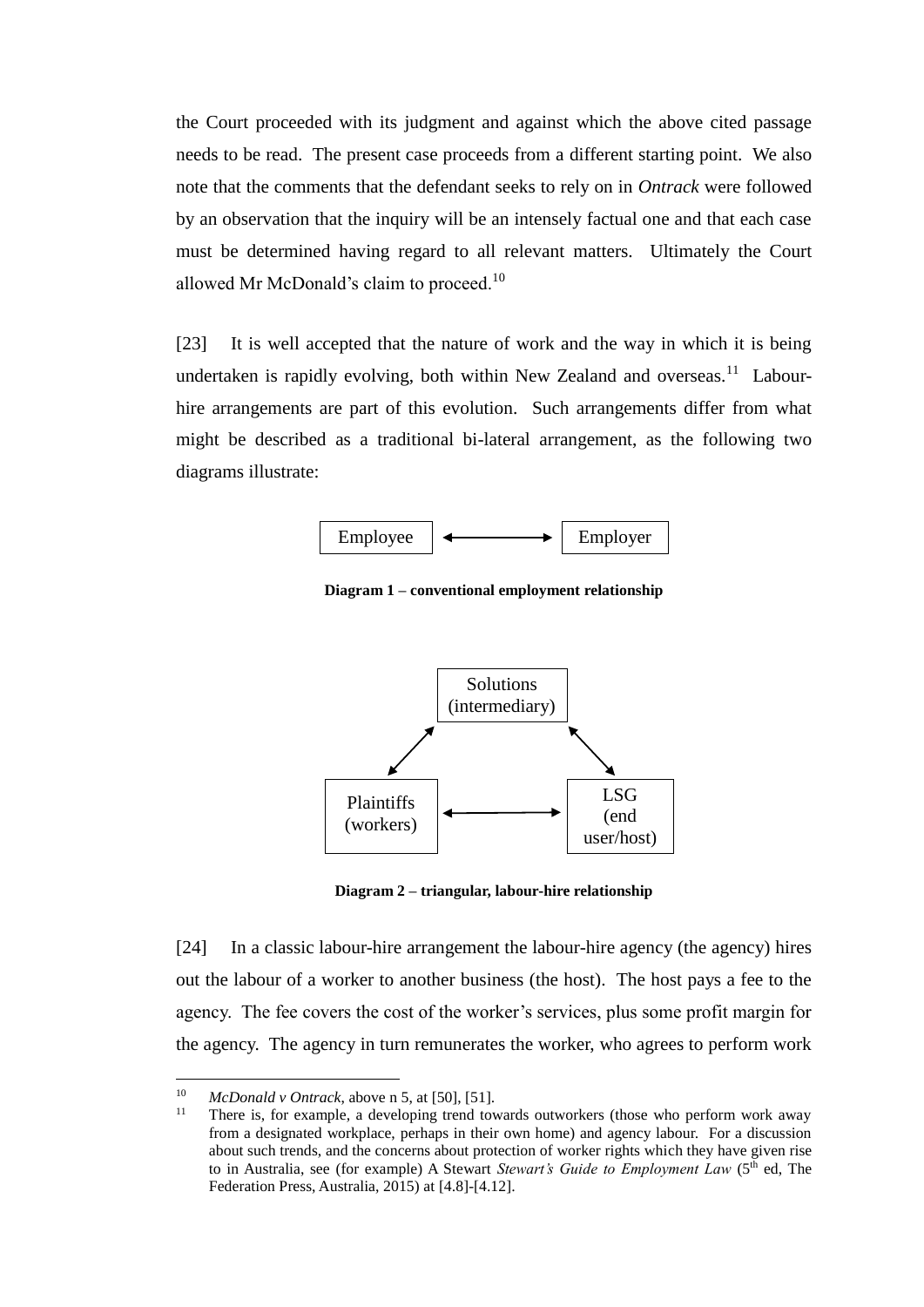for the host in accordance with their directions or requirements. Labour hire arrangements differ from recruitment services. The latter involves the brokering of an employment relationship, by introducing a worker to an employer or vice versa, and leaving them to form a contract. A recruitment fee is taken but there is no ongoing involvement in the relationship.<sup>12</sup>

[25] One Australian academic has described three antecedent phases in the development of labour hire arrangements:<sup>13</sup>

- *traditional "temping" agencies*, which have long specialised in the provision of workers to help client companies cope with fluctuations in demand or the temporary absence of employees, the emphasis in such an arrangement being on short-term employment;
- *recruitment agencies*, which expanded in the 1970s and 1980s when firms began to outsource their human resources functions and looked to agencies to short-list and test candidates - the client would then make a direct offer of employment to the successful candidate; and
- *the "pure" labour hire industry*, which grew in the late 1980s to replace or supplement existing employees in highly unionised and dispute-prone industries such as construction.

[26] While labour-hire as a way of organising work arrangements has become established, concerns about the protection of worker rights have prompted legislative action, and the development of guidelines, in numerous jurisdictions (although not New Zealand).<sup>14</sup> For example, most member states of the European Union have some form of licensing or registration system for labour hire organisations. In Japan and Korea such arrangements are prohibited in certain industries where dangerous work is involved; in other countries a statutory maximum period for an on-hire

 $12$ <sup>12</sup> Stewart at [4.8].<br><sup>13</sup> Steve O'Neill.

<sup>13</sup> Steve O'Neill "Labour Hire: Issues and Responses" (Department of Parliamentary Services, Australia, Research paper No 9 2003-04 March 2004) at 6.

<sup>&</sup>lt;sup>14</sup> See, for example, the Employment Agencies Act 1973 (UK); the Labour Hire Licensing Bill 2017 (South Australia); see also "On-Hire employee services – workplace obligations" on the website of the Fair Work Ombudsman, Australia <www.fairwork.gov.au>.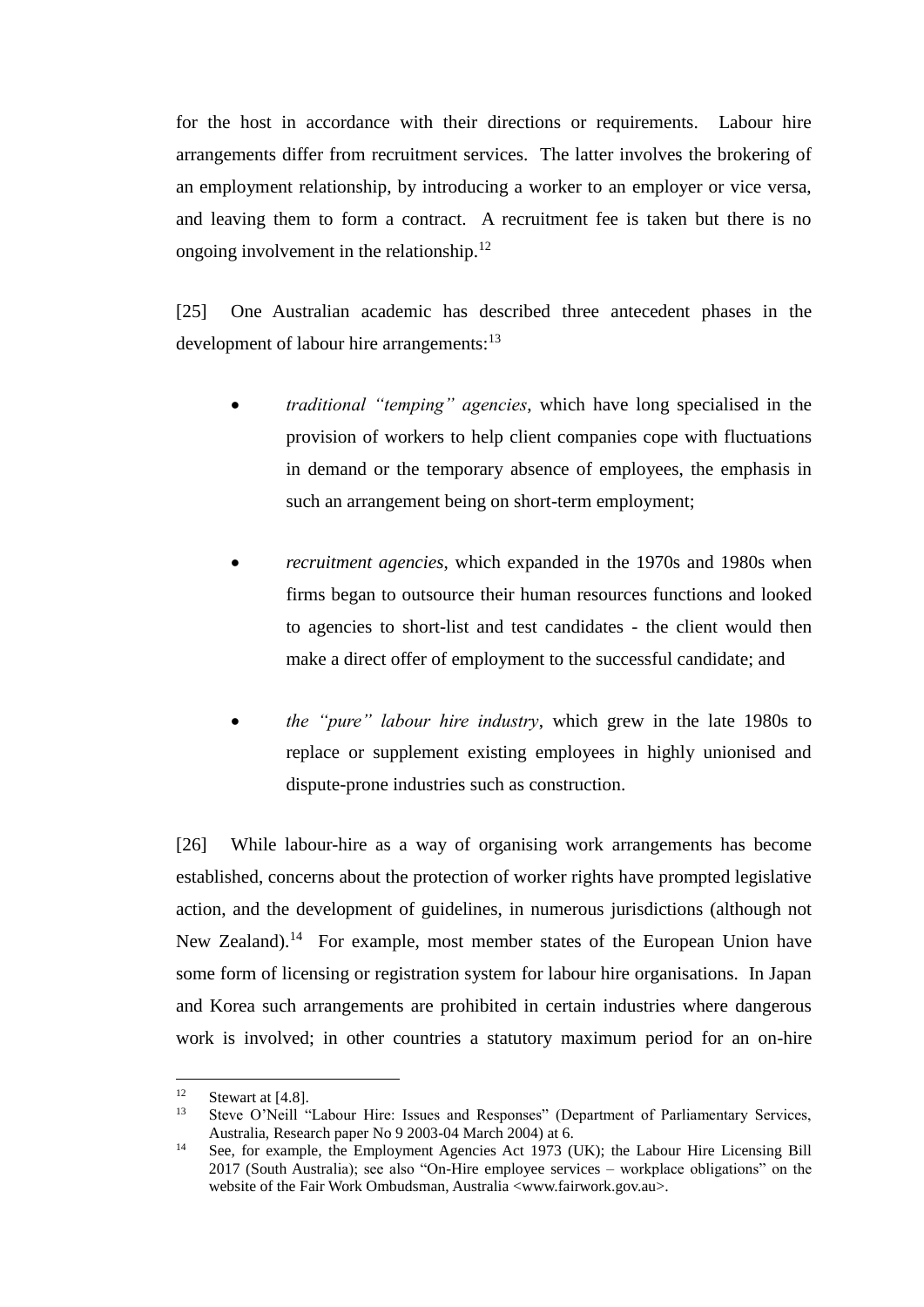posting with a host organisation has been implemented (see, for example, Israel, Belgium, Italy and Japan).<sup>15</sup>

[27] The central concern giving rise to such initiatives internationally appears to be the extent to which an organisation which would otherwise have employed labour directly may legitimately side-step the minimum employment standards by entering into an agreement with a third party and claiming that the workers provided under that contractual arrangement are independent contractors or employees of the labourhire company.<sup>16</sup> Similar concerns have been expressed in relation to supply chains. It has been said that such "… arrangements enable firms at or near the apex of the chain to avoid the legal proximity with workers that may attract various obligations and liabilities, but at the same time enable them to maintain effective commercial control over the work performed."<sup>17</sup>

[28] The ILO has implemented the Private Employment Agencies Convention 1997 (No 181), requiring member states to ensure that national law and practice provide adequate protections to employees of private employment agencies, including employers providing labour to third parties.<sup>18</sup> New Zealand has not yet ratified ILO Convention No 181.

[29] Ms Meechan took us to a number of UK authorities<sup>19</sup> where similar concerns to those raised on behalf of the plaintiffs have been identified and where the Court has declined to intervene, emphasising that an employment relationship cannot be created by the "mere and unilateral wish of the putative employee;"<sup>20</sup> and that if the sea-change in work raises concerns of social or economic policy then it is up to

 $\overline{a}$ 

<sup>15</sup> Anthony Forsyth *Victorian Inquiry into the Labour Hire Industry and Insecure Work* (Industrial Relations Victoria Department of Economic Development, Jobs, Transport & Resources, 31 August 2016) at 204-205.

<sup>&</sup>lt;sup>16</sup> See, for example, Annette Thornquist "False Self-Employment and Other Precarious Forms of Employment in the Grey Area of the Labour Market" (2015) 31 IJCCLIR 411.

<sup>17</sup> Richard Johnstone and others *Beyond Employment: The Legal Regulation of Work Relationships* (Federation Press, Sydney, 2012).

<sup>&</sup>lt;sup>18</sup> ILO Convention 181, cl 12 provides that national laws of member states are to determine the lines of responsibility for these issues as between private employment agencies and user enterprises (host organisations).

<sup>19</sup> For example, *Dacas v Brook Street Bureau (UK) Ltd* [2004] EWCA Civ 217, [2004] IRLR 358; *Muscat v Cable & Wireless plc* [2006] EWCA Civ 220; and *James v London Borough of Greenwich* [2008] EWCA Civ 35, [2008] ICR 545 at [64] per Thomas LJ.

<sup>20</sup> *Muschett v HM Prison Service* [2010] EWCA Civ 25, [2010] IRLR 451 at [34]; see also *James,*  above n 19, at [64] per Thomas LJ.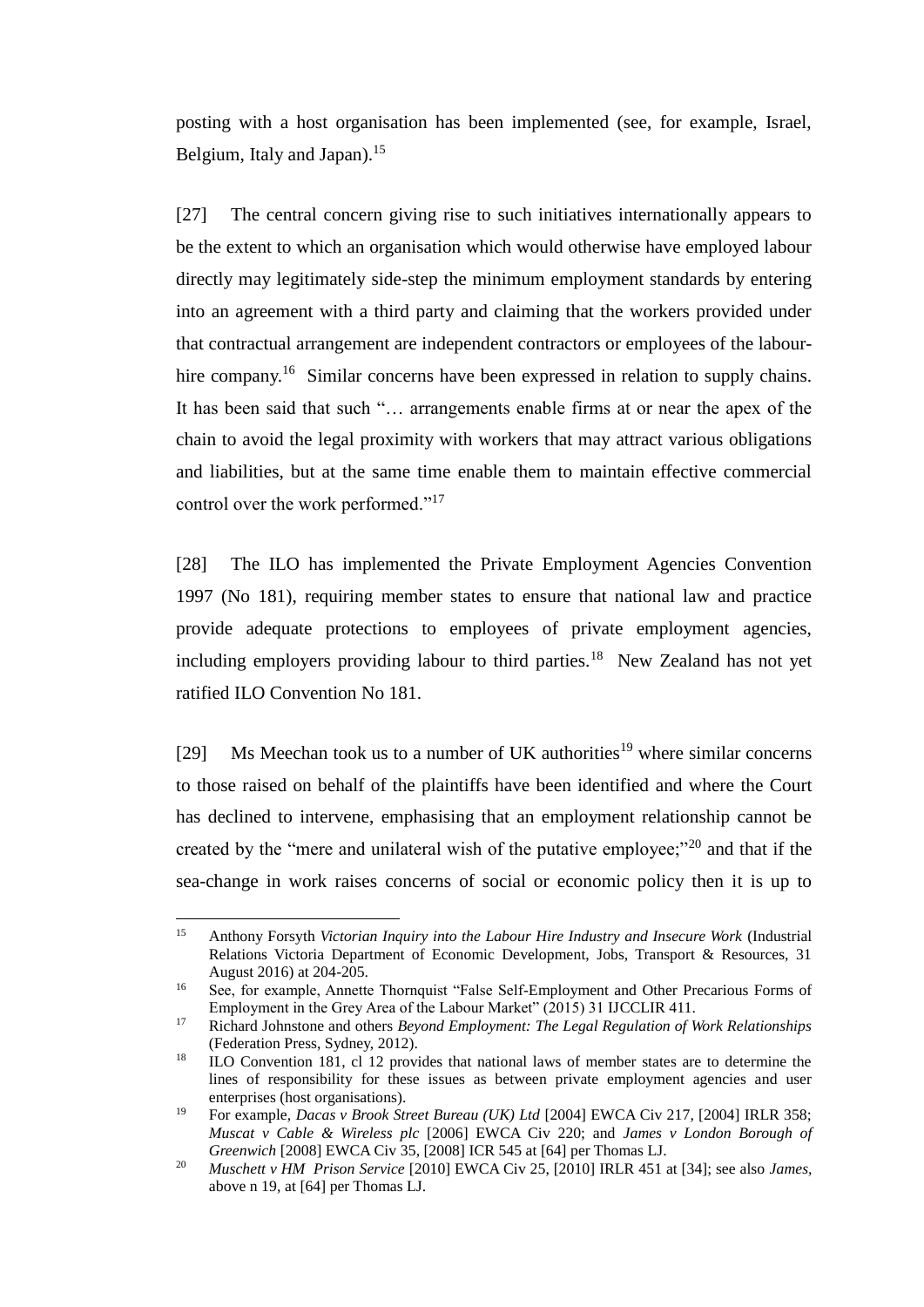Parliament, not the Courts, to address it by way of legislative amendment. However, it is equally clear that the Courts have not excluded the possibility of an employment relationship with the end-user in a labour-hire context. Unsurprisingly, much will depend on the particular facts. $21$ 

[30] We do not disagree with Ms Meechan's proposition that policy setting is for Parliament. Changing patterns of work may test the elasticity of the current statutory framework. It is important not to take the ambulatory approach to statutory interpretation beyond its proper bounds. However, as s 6 of the Interpretation Act 1999 makes clear, statutes apply to circumstances as they arise. They are also to be read purposively. The Employment Relations Act is no exception. And it is that statute, not the legislative schemes applying in jurisdictions elsewhere, which applies. $22$ 

[31] We do not accept that the mere fact that the present case involves a work arrangement which differs from the traditional model, namely a self-styled labour hire arrangement with an end-user and an intermediary, means that s 6 of the Employment Relations Act has no application, or that a different analytical approach is required. It seems to us that the core question remains precisely the same, no matter how convoluted the structure of relationships or the number of intersecting links in a labour-supply chain. In the present case it is an assessment of the real nature of the relationship between each of the plaintiffs and LSG which the Court is concerned about and which may or may not lead to the conclusion that the plaintiffs were engaged under contracts of service. We see s 6 as driving the required analysis, not the common law relating to contract formation. If *Ontrack* can properly be interpreted as suggesting otherwise (and we do not consider that, when read in context, it can), then we respectfully disagree with it.

[32] We turn to s 6. It provides:

 $21$ <sup>21</sup> See, for example, *BWIU v Odco Pty Ltd* (1991) 99 ALR 735 (FCR); *Mason & Cox Pty Ltd v McCann* [1999] SASC 544; see also *Wilton & Cumberland v Coal & Allied Operations Pty Ltd* (2007) 161 FCR 300, [2007] FCA 725, referring to *Dacas*, above n 19.

<sup>&</sup>lt;sup>22</sup> Section 230 of the Employment Rights Act 1996 (UK) defines an "employee" as an individual who has entered into or works under a contract of employment; a "contract of employment" is defined as a contract of service or apprenticeship, whether express or implied, and (if it is express) whether oral or in writing.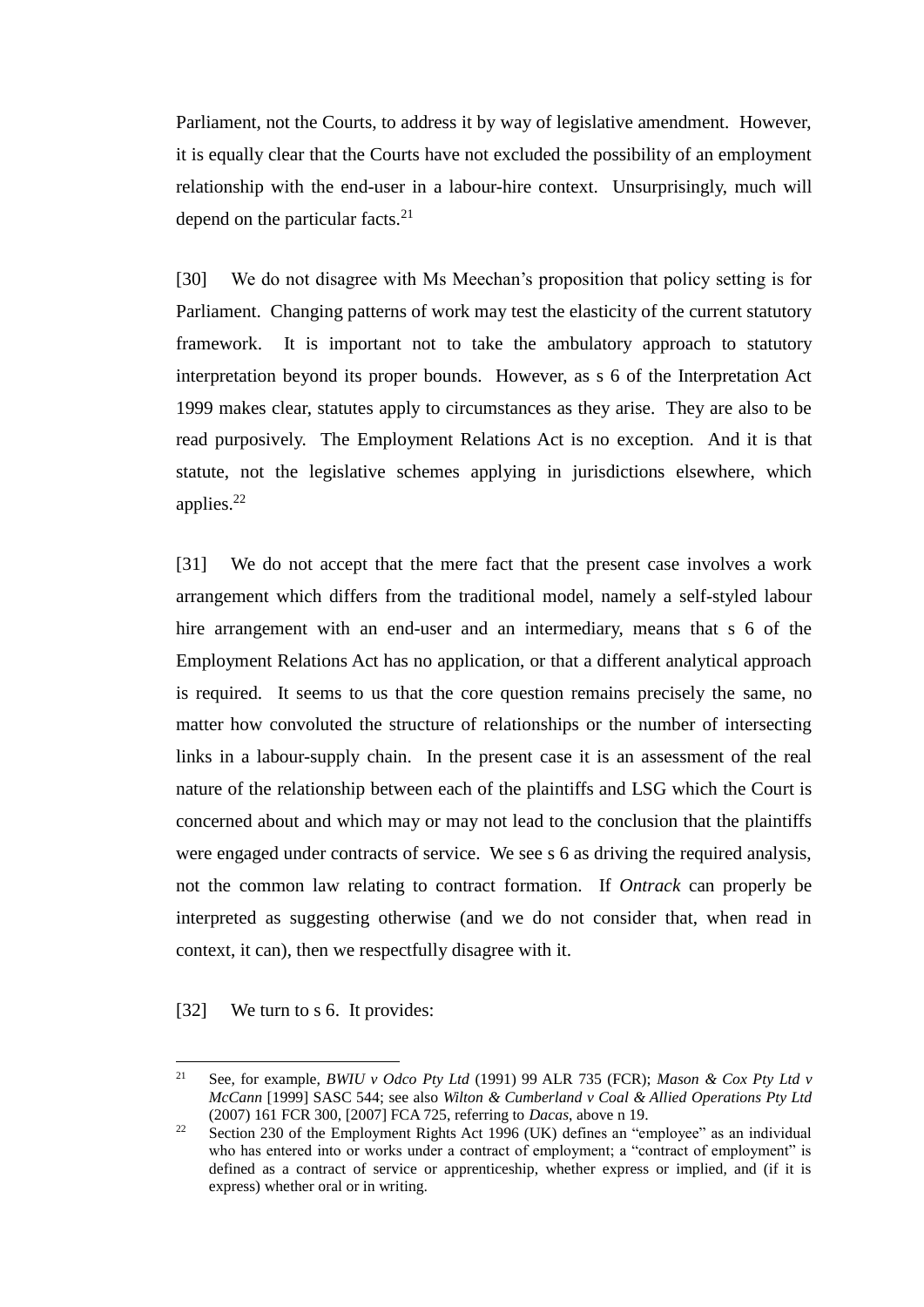#### **6 Meaning of employee**

…

…

- (1) In this Act, unless the context otherwise requires, employee—
	- (a) means any person of any age employed by an employer to do any work for hire or reward under a contract of service; and
- (2) In deciding for the purposes of subsection  $(1)(a)$  whether a person is employed by another person under a contract of service, the court or the Authority (as the case may be) must determine the real nature of the relationship between them.
- (3) For the purposes of subsection (2), the court or the Authority—
	- (a) must consider all relevant matters, including any matters that indicate the intention of the persons; and
	- (b) is not to treat as a determining matter any statement by the persons that describes the nature of their relationship.

[33] It follows, from the plain wording of s 6, that the s 6(1) inquiry (namely as to whether a person is employed to work under a contract of service) is not to be answered by asking, as the defendant would have it, whether there is a contract; if so, what its nature is; if not that is the end of the inquiry. Rather, it is (as s 6(2) makes clear) to be answered by working backwards, from an assessment of the real nature of the relationship. This, in turn, requires an assessment of a number of relevant matters, including (but not limited to) the intention of the parties.

[34] It seems to us that the defendant's focus on the formal elements of contract formation puts the cart before the horse and sits uncomfortably with the statutory imperative of considering the reality of the working relationship to determine its contractual status. We make the obvious point that if the defendant's approach was correct s 6 would begin and end with subsection  $(1)(a)$ . The remaining subsections would be redundant. That cannot reflect a proper reading of the section.

[35] As the explanatory note to the Employment Relations Bill 2000 made clear, the new Bill was designed to provide a better framework for employment relations, and to recognise that the relationship was not simply a contractual, economic exchange.<sup>23</sup> The underlying policy intent of what was to become s 6 was to "stop some employers labelling individuals as "contractors" to avoid responsibility for employee rights such as holiday pay and minimum wages," in other words to prevent

 $23$ Employment Relations Bill 2000 (8-1) (explanatory note) at 1.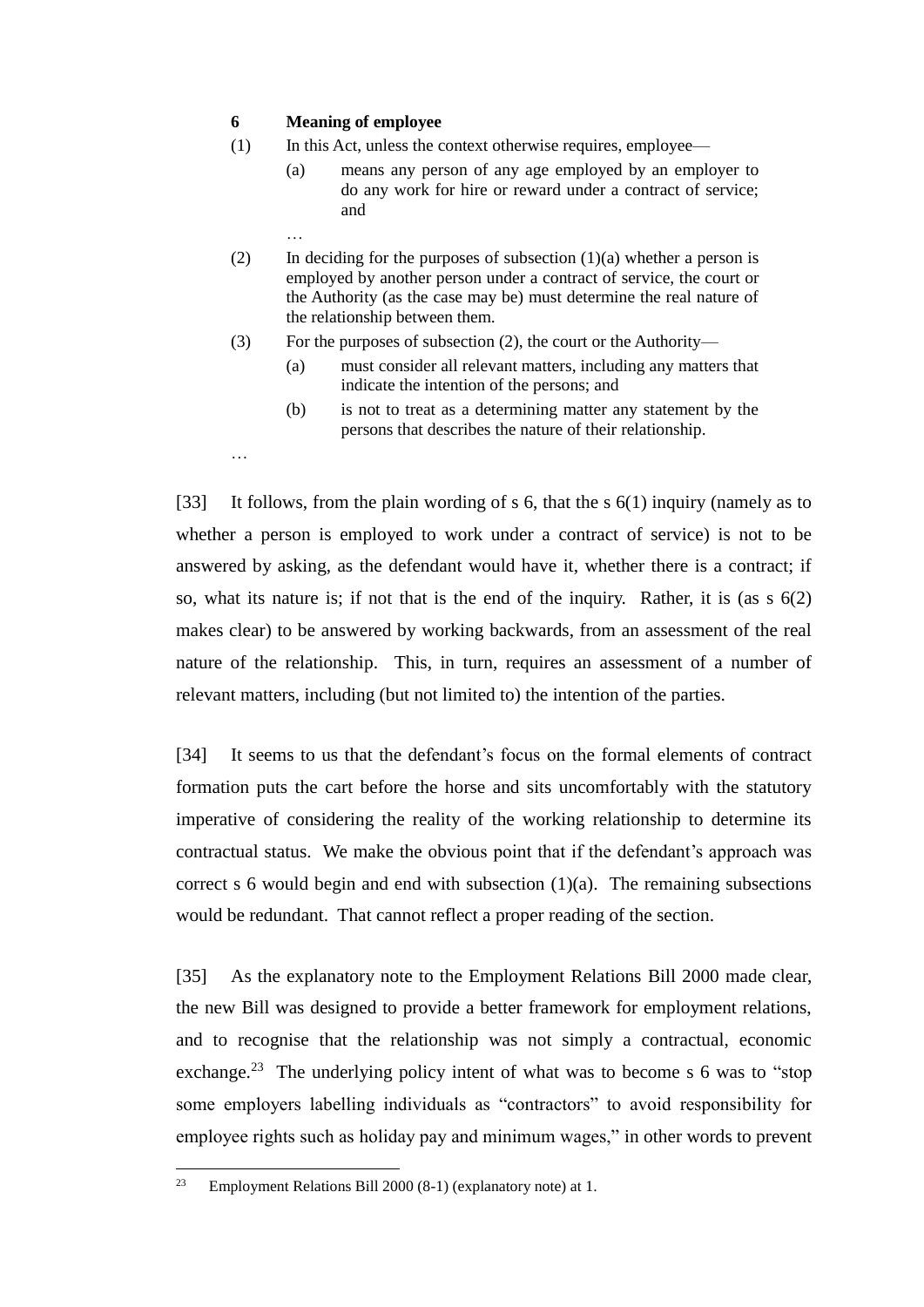form trumping substance.<sup>24</sup> As Mr Cranney points out, this dovetails into the broader underlying objectives of the Act. It seems to us that the underlying policy intent of s 6 has particular relevance to arrangements such as labour hire agreements.

[36] The application of s 6 was authoritatively dealt with by the Supreme Court in *Bryson v Three Foot Six Ltd (No 2)*.<sup>25</sup> Ms Meechan strongly submitted that this was not a "Bryson case". While there are obvious differences in the facts underlying *Bryson* and the present case, the fundamental point remains the same, namely that the Court is required to assess whether the plaintiffs were in contracts of service with LSG having regard to all relevant matters. That is the approach directed by the statute.<sup>26</sup>

[37] As the Supreme Court explained in *Bryson*, "all relevant matters" include:<sup>27</sup>

- the written and oral terms of the agreement between the parties (which will usually contain indications of their common intention concerning the status of their relationship);
- any divergences from or supplementation of those terms and conditions which are apparent in the way in which the relationship has operated in practice (described by the Court as "critical to a determination of [the relationship's] real nature");
- any features of control and integration (described as the control and integration test); and

 $\overline{a}$ <sup>24</sup> Employment Relations Bill "Report of the Department of Labour to the Employment and Accident Insurance Legislation Select Committee" (June 2000) at 21.

<sup>25</sup> *Bryson v Three Foot Six Ltd (No 2)* [2005] NZSC 34, [2005] 3 NZLR 721, [2005] ERNZ 372 at [32].

<sup>&</sup>lt;sup>26</sup> The point was recently made in *Atkinson v Phoenix Commercial Cleaners Ltd* [2015] NZEmpC 19 at [58], where it was observed that: "Section 6 of the Act is broader and requires more than simply determining the common law contractual question of the parties' common intention. It focuses on the nature of the relationship in law for the purposes of determining whether the rights and obligations of employer and employee arose from that relationship. In circumstances such as these, a s 6 analysis can and must be made of the relationship between the parties to determine whether Mrs Atkinson was Phoenix's employee."

<sup>27</sup> *Bryson*, above n 25, at [32].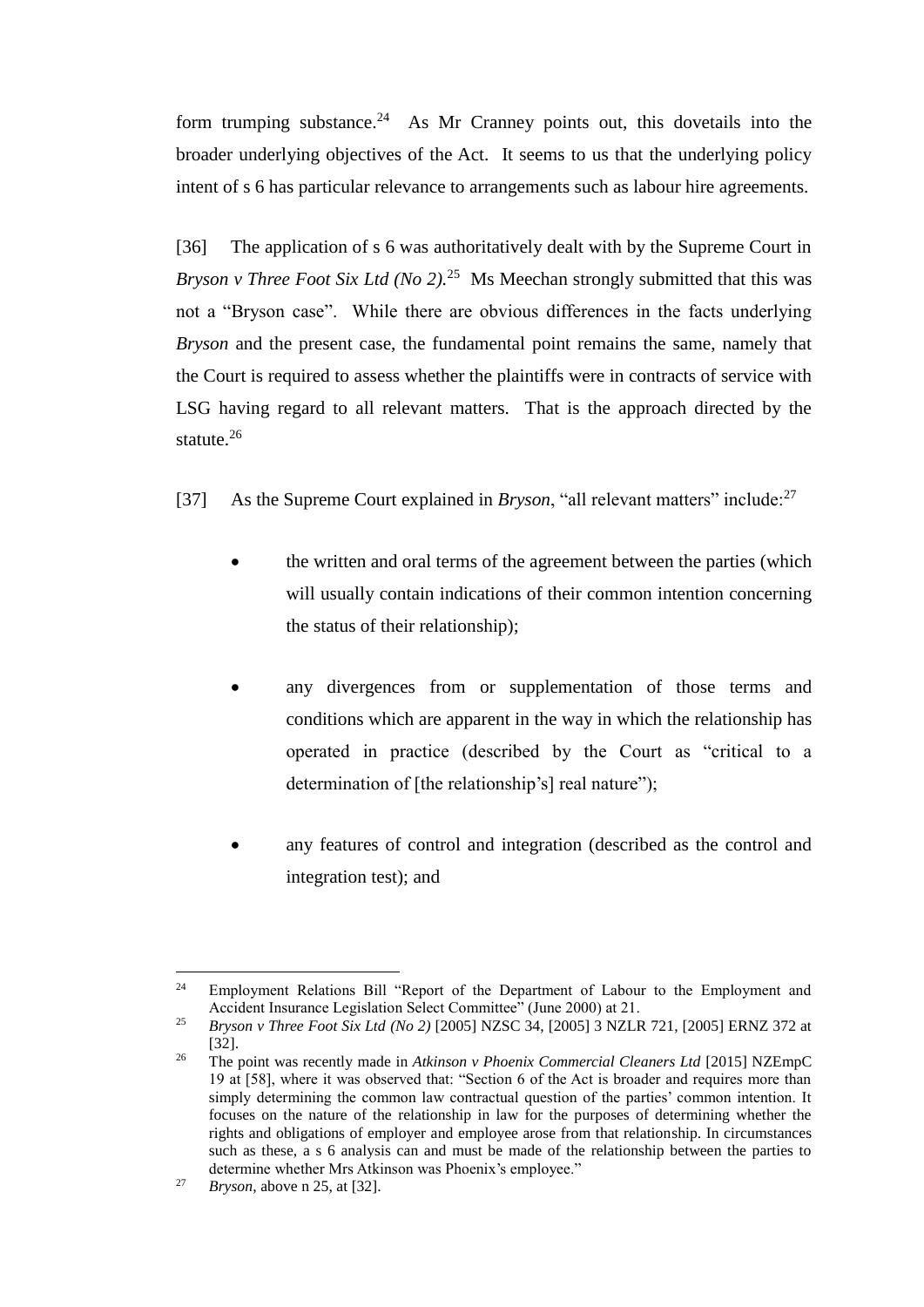any indications as to whether the contracted person has been effectively working on his/her own account (described as the fundamental test).

[38] The inquiry is intensely factual and is not always easy. In most cases there are indicia which point both ways.

[39] We pause to note two further general points which are broadly relevant. First, it is clear that labour-hire arrangements offer some distinct advantages, particularly in terms of managing the ebb and flow of operational demand within a business.More generally, it is clear that there are instances in which a worker will be keen to be engaged as an independent contractor rather than an employee. There are other occasions where the worker has little or no choice,  $2<sup>8</sup>$  and the independent contractor model is essentially imposed on a 'take it or leave it' basis. This tends to impact most on low-paid, unskilled workers. It tends to impact least on high paid, skilled workers. The distinction is self-evidently an important one. A worker engaged under a contract of service is an employee and is entitled to the suite of protections conferred by the legislation, including the Minimum Wage Act, the Employment Relations Act and the Holidays  $Act.^{29}$  A worker engaged under a contract for service is not. Workers outside the umbrella of legislative protection are exposed; those within it, much less so.

[40] Second, there are two principal ways in which putative employers may seek to avoid the liabilities and costs associated with employment status. The first is to build up the formalities of the written documentation, to (for example) downplay any element of control; allow the worker freedom to work for other clients; provide that payment is to be made on provision of an invoice; and that the worker is to provide their own tools and equipment. Another mechanism (which has recently been described as "a safer way to ensure that a worker is not an employee, at least as a matter of common law") is to engage their services through another entity, for example via the practice of labour hire.<sup>30</sup>

<sup>28</sup> <sup>28</sup> Stewart, above n 11, at [3.12].

And the Labour Inspector may become involved to act on the interests of an employee in pursuing minimum rights claims, penalties and fines in respect of any breach.

 $30$  Stewart, above n 11, at [3.14].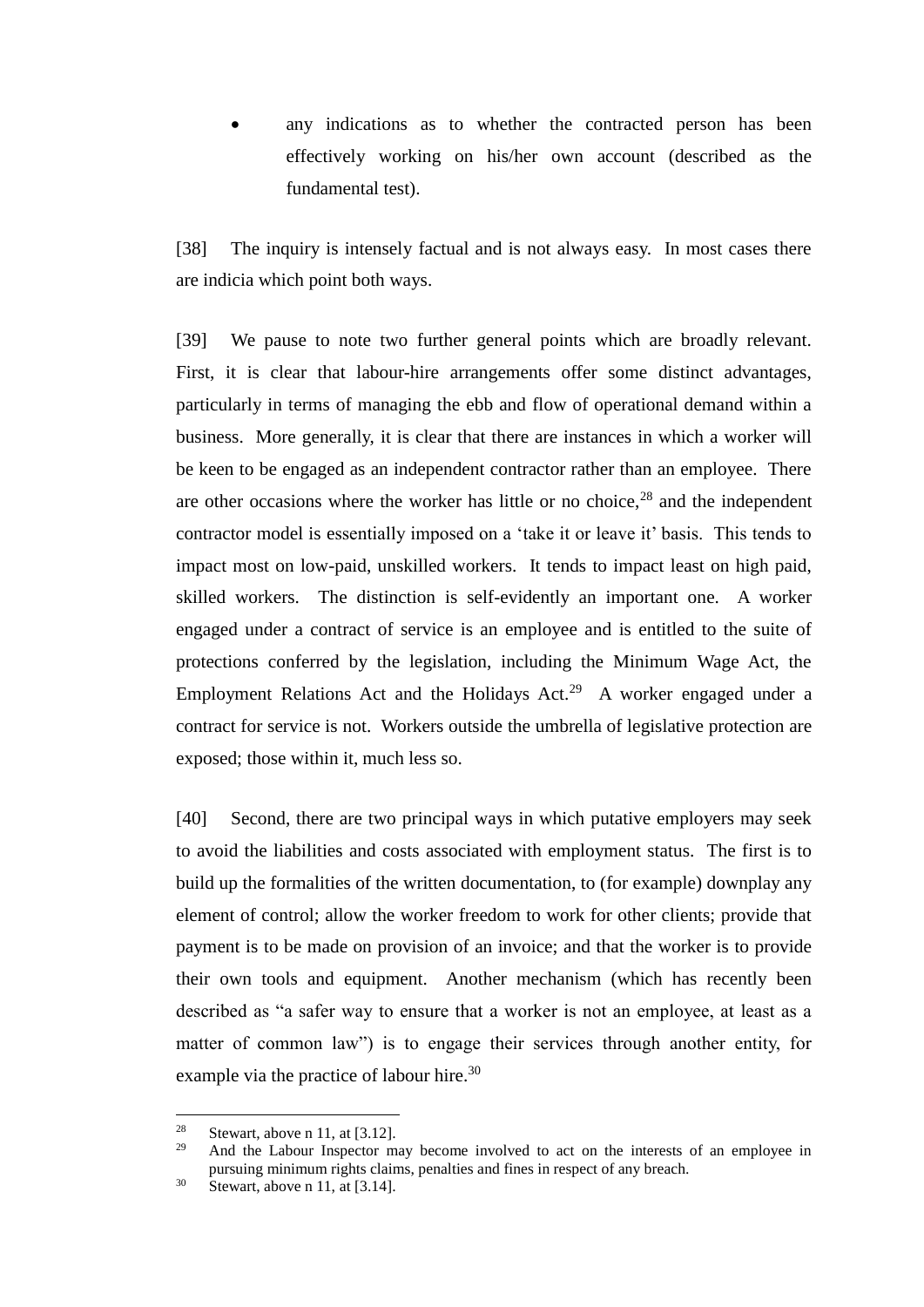[41] We turn to examine the real nature of the relationship between the plaintiffs and LSG.

#### *Stage 1 – the terms of any agreement*

[42] The plaintiffs were sent to LSG under an arrangement LSG had with Solutions. There were no written agreements between the plaintiffs and LSG. There were however agreements in place between LSG and Solutions. It seems to us that the nature of the relationship between LSG and Solutions is relevant to an understanding of the relationship each of the plaintiffs had with LSG.

[43] A proposal document between Solutions and LSG was prepared at the inception of the relationship (late 2007).While the proposal was never finalised, it nevertheless formed the basis of the relationship between the two companies as Mr Dempsey (human resources manager with LSG at the time) confirmed. Under the proposal, LSG was to provide signed timesheets on a weekly basis to Solutions; Solutions was to undertake any disciplinary action; and Solutions would invoice LSG weekly for services.

[44] A memorandum of understanding was subsequently drafted between Solutions and LSG, dated 3 September 2012. The memorandum was said to represent an agreement to "enter into a commercial service agreement … where Solutions will supply on-demand labour ("Services") to LSG". Amongst other things the draft agreement provided (under "Pricing") that Solutions was to provide a "sign on bonus" of a \$4,000 credit note to invoices and that the agreed rate for billing purposes was \$16.49 per hour (Contract Rate), with the "Solutions Employee Rate" noted as \$13.50 per hour (which was the minimum wage rate at the time). Under the draft memorandum Solutions was to provide LSG monthly KPI reports, although no such reports were ever produced.

[45] A vendor supply agreement followed nearly two years later. Charge out rates were set, along with the contract rate. The margin was demonstrably low. This reflected LSG's commercially motivated desire to keep Solutions to a low margin, as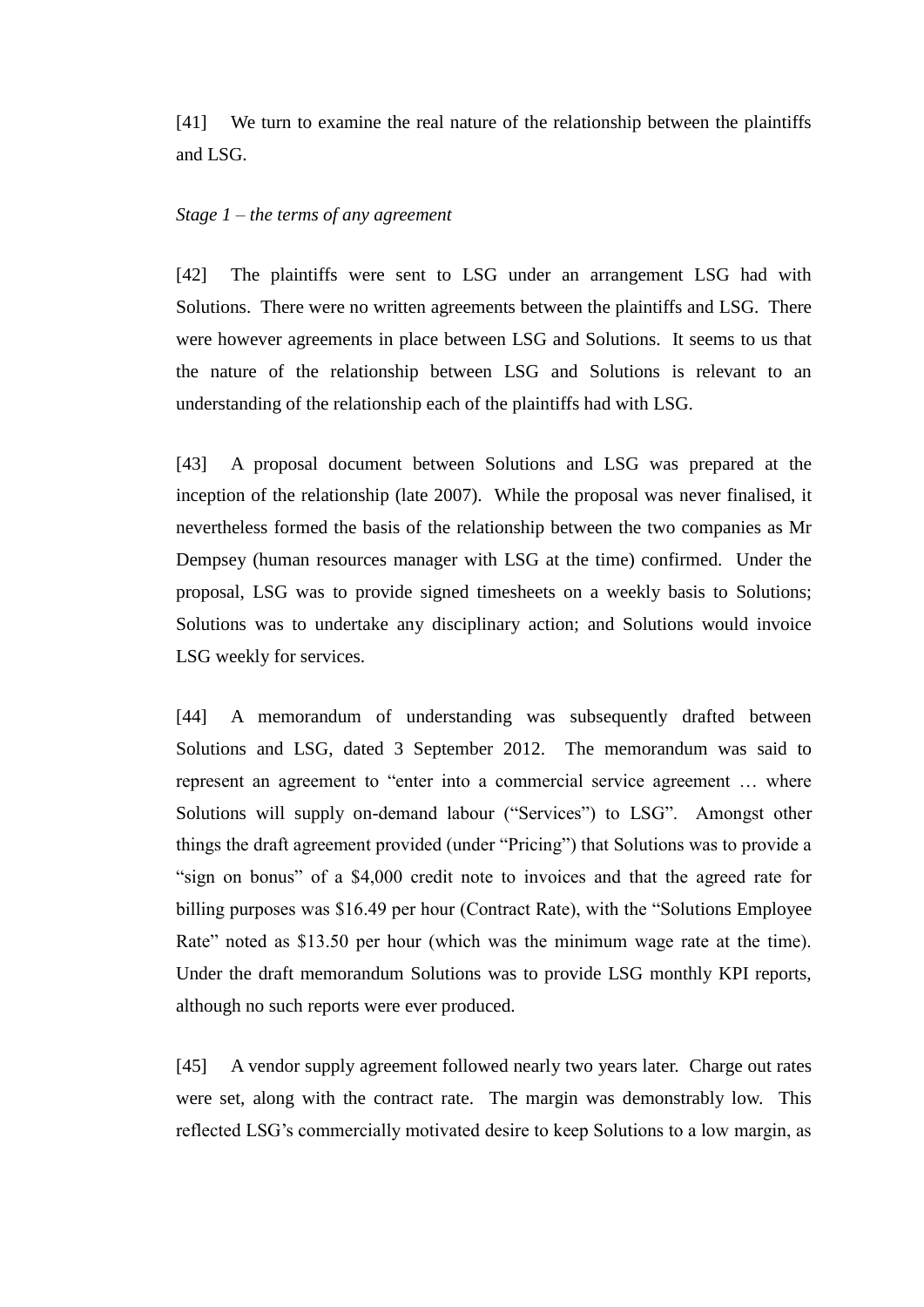Ms Park explained in evidence. The agreement set out a number of responsibilities for Solutions, including:

- providing suitably skilled and qualified workers to meet LSG orders;
- providing workers with mandatory LSG training;
- providing workers with information about their assignment;
- ensuring all workers complete all required LSG documents;
- providing stipulated safety equipment (for example, safety shoes);
- conducting pre-employment checks;
- conducting pre-employment induction;
- liaising regularly with LSG managers in relation to the management, status and performance of Solutions workers;
- informing LSG immediately of any termination and send termination paperwork within 24 hours; and
- managing the placement of any individual such that there is no risk to LSG of de facto employment of Solutions workers.

[46] The agreement also provided that Solutions was to ensure that any worker sent to them had not worked for LSG before, that a "joint approach" was to be taken to assessing the performance of any worker, and that LSG would provide reports on matters such as attendance, compliance with policies and procedures and competency. LSG entered into a Vendor Supply Agreement with Blue Collar in April 2016, although a memorandum of understanding had been signed between the parties on 9 July 2015.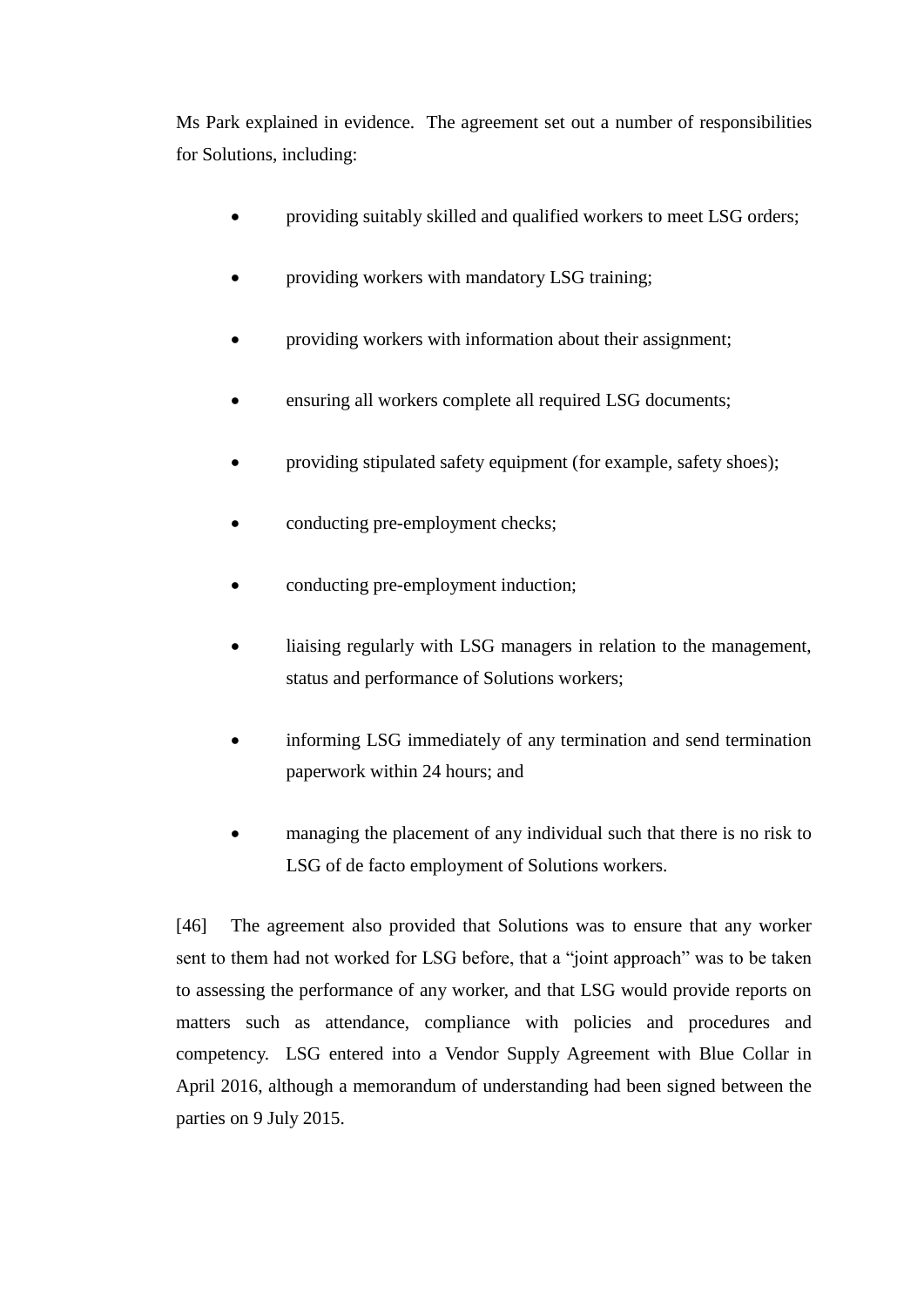[47] Under the LSG/Solutions arrangement individuals wanting work, such as Mr Prasad and Ms Tulai, would approach Solutions, undergo an initial screening and "sign up". As part of the screening process they would undertake a skills test.The form recorded that each applicant had received and understood Solutions health and safety tips and had been informed of their obligations as an "employee of Solutions". As Mr Cranney pointed out, this statement was focussed on health and safety. And there was no direct evidence that Solutions had actually done what it said on the form it was going to do. Rather it emerged in evidence that neither plaintiff had been advised of the implications of signing *any* of the forms they were handed, that they had not been given an opportunity to seek advice and that they did not understand much of the documentation they were given. We return to this point below.

[48] Once applicants had navigated this part of the process they were sent off to LSG to attend an interview. If the interview was successful they would be told to come into work. From this point Solutions largely fell out of the picture and had very little ongoing involvement with the workers placed with LSG, other than in terms of payment.

[49] While there was no written agreement between LSG and the plaintiffs, there was a written agreement between Mr Prasad and Solutions (and later Blue Collar), and Ms Tulai and Solutions. The documentation before the Court was, however, incomplete. There was one page of a document which bears Ms Tulai's signature; and an unsigned (complete) document which Mr Prasad accepts he signed.

[50] The document between Mr Prasad and Solutions, which we accept was presented to Mr Prasad for signing without explanation or substantive opportunity for advice or consideration, is entitled "Contractor Agreement". It emphasised that Mr Prasad would be working on assignment for Solutions' clients on its behalf. The Blue Collar agreement, which Mr Moniem said Mr Prasad would have signed (although his signature does not appear on the template document before the Court), is entitled "Casual Employment Agreement" and refers to Blue Collar being the employer. It also said that:

You shall work to the best of your ability while on assignment. You are a representative of our company. While you will be under the direction and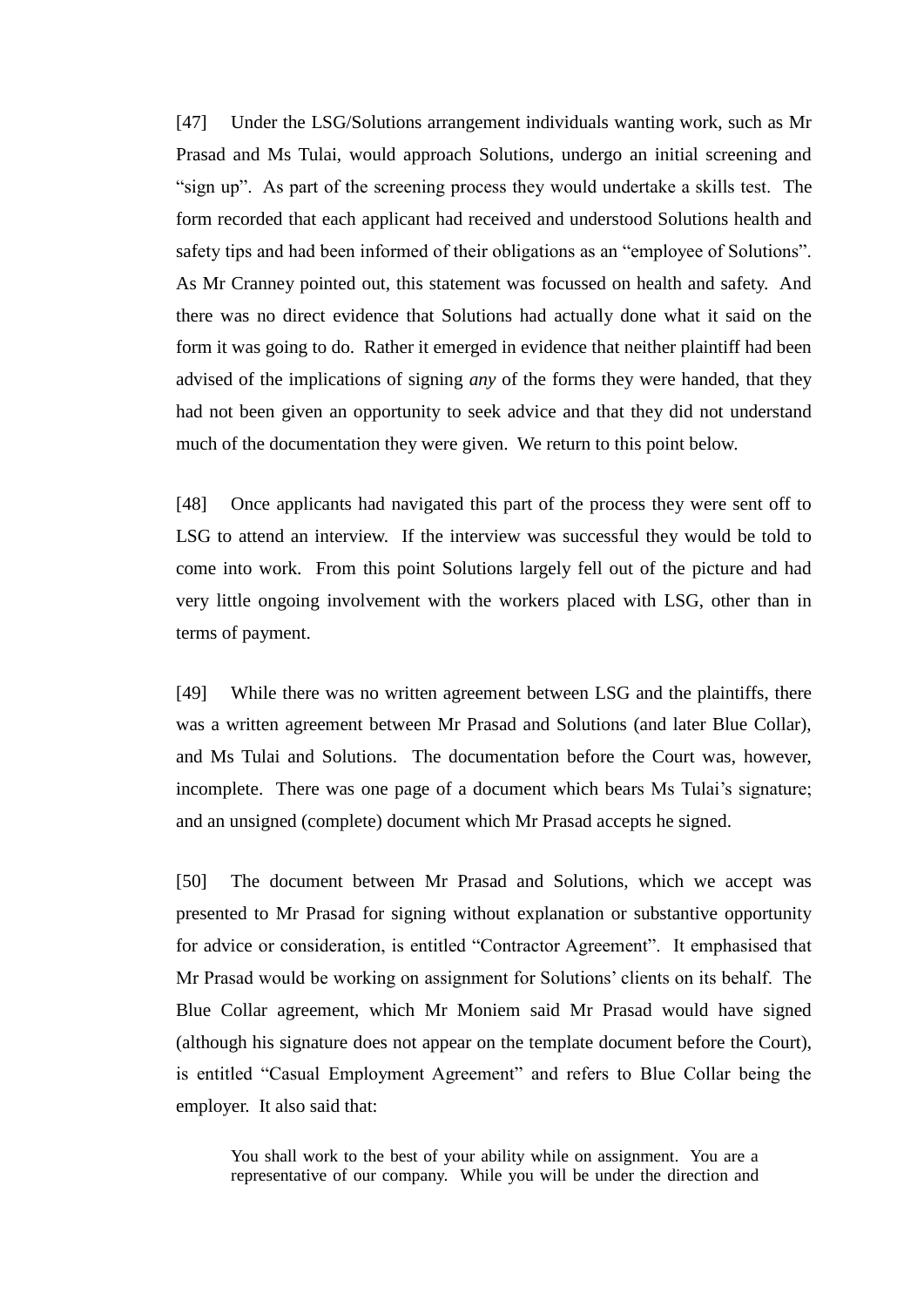supervision of our client, we remain your legal employer. You agree to comply with any rules and policies of our client for whom you are working on assignment. You agree to comply with all reasonable directives.

[51] The signed page of the form for Ms Tulai (although not signed by Solutions) $31$  confusingly refers to the process for resolving employment relationship problems and an acknowledgement that she was an independent agent and not entitled to any employee rights. Ms Tulai gave evidence that no-one from Solutions explained the forms to her, rather she was simply told to sign what she was given. That is what she did.

[52] It was entirely a matter for LSG as to whether or not it took on any worker. If the decision was positive, the worker would be placed on a roster in a particular department and the worker would be told to come in as per the roster.

[53] We pause to note that Mr Culpepper, a supervisor with LSG who gave straightforward evidence which we accept, articulated the arrangement in a way which bears some marked similarities to the 90-day trial period provisions contained within the Act, although this statutory route was not one that LSG went down when engaging workers such as the plaintiffs. In answer to questions from Mr Wicks as to the way in which LSG approached matters, Mr Culpeper said that:

A. Yes when someone, a full-timer leaves for whatever reason they leave, we always replace it with an agency worker and that way we can, rather than bring somebody from the outside as a permanent we get a bit of experience and they get to know us and how we operate and you know, sometimes you find a very good person that's very keen and attendance is good so we have a history of their work.

- Q. So you spend about 12 weeks assessing them –
- A. Something like that.
- Q. As to whether they are suitable to then be engaged by you as employees?
- A. I would recommend them to the manager, yeah.

 $\overline{31}$ Indeed there is no space on the form for a signature on behalf of Solutions to be inserted.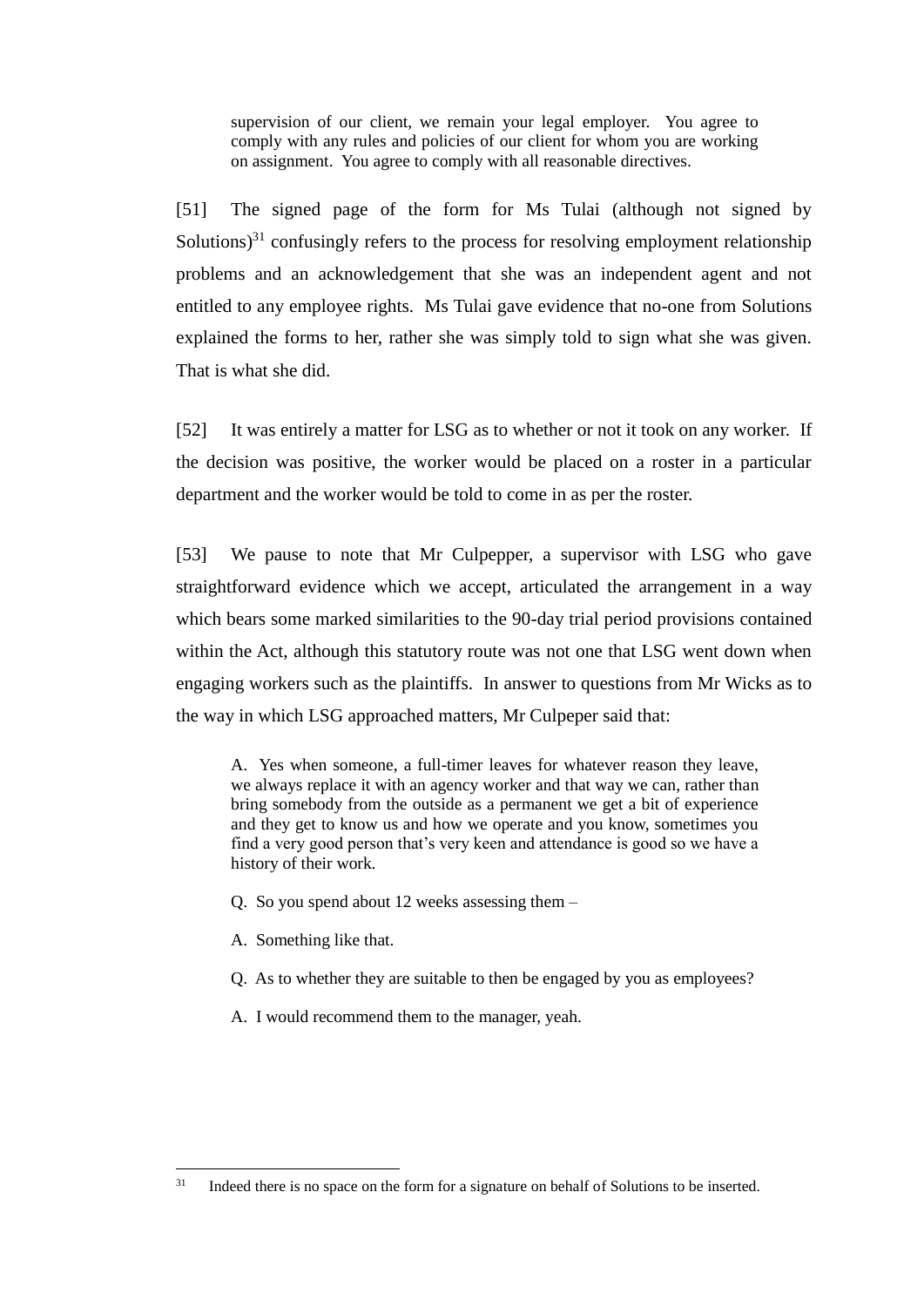[54] While the documentation between Solutions and the plaintiffs is part of the factual mix, we do not gain any particular insights from  $it^{32}$  – including having regard to the difficulties with its wording and the deficiencies in the way in which it was put to the plaintiffs for signing. Just as the way in which parties have described their relationship may be relevant but is not determinative, so too is the absence of any such description (in this case between LSG and the plaintiffs). If it were otherwise it would cut across s 6(3)(b), and would render the inquiry into the "real nature of the relationship" required by s 6(2) redundant. Again, it is not uncommon for employment relationships to lack any documentary foundation, despite the legal requirement to do so,  $33$  and/or for parties to lack any appreciation of their legal force (particularly those in a comparable position to the plaintiffs).

[55] As became clear during the course of evidence, neither plaintiff had any real business experience or understanding of the relevant terminology or the nature or scope of the differing legal obligations affecting employees and non-employees. Neither understood what they were being asked to sign by Solutions and there was no direct evidence that any steps were taken to explain the terms of any agreement to them or explain the nature of the relationship between Solutions and each of them, and/or each of them and LSG, and/or Solutions and LSG. We were not drawn to the evidence Mr Moniem gave about such matters. Neither of the plaintiffs was advised to obtain advice or assistance. Nor was any attempt made to advise them that they may have to register for GST or be liable for Accident Compensation Corporation (ACC) levies.

[56] Mr Moniem said that a notice was hung in a prominent position in the reception area reiterating that workers would be independent contractors, but even accepting that such a notice existed and that it was drafted in such terms, the point was evidently lost on the plaintiffs. We are not satisfied that either were aware of any such notice. Both were eager for work and simply signed what was put in front of them.

 $32$ As the Act makes clear, the way in which parties have described their relationship may be relevant but is not determinative; see also *Jinkinson*, above n 7, at [37]; and in this case it is a document with a third party.

<sup>33</sup> Employment Relations Act 2000, s 64**.**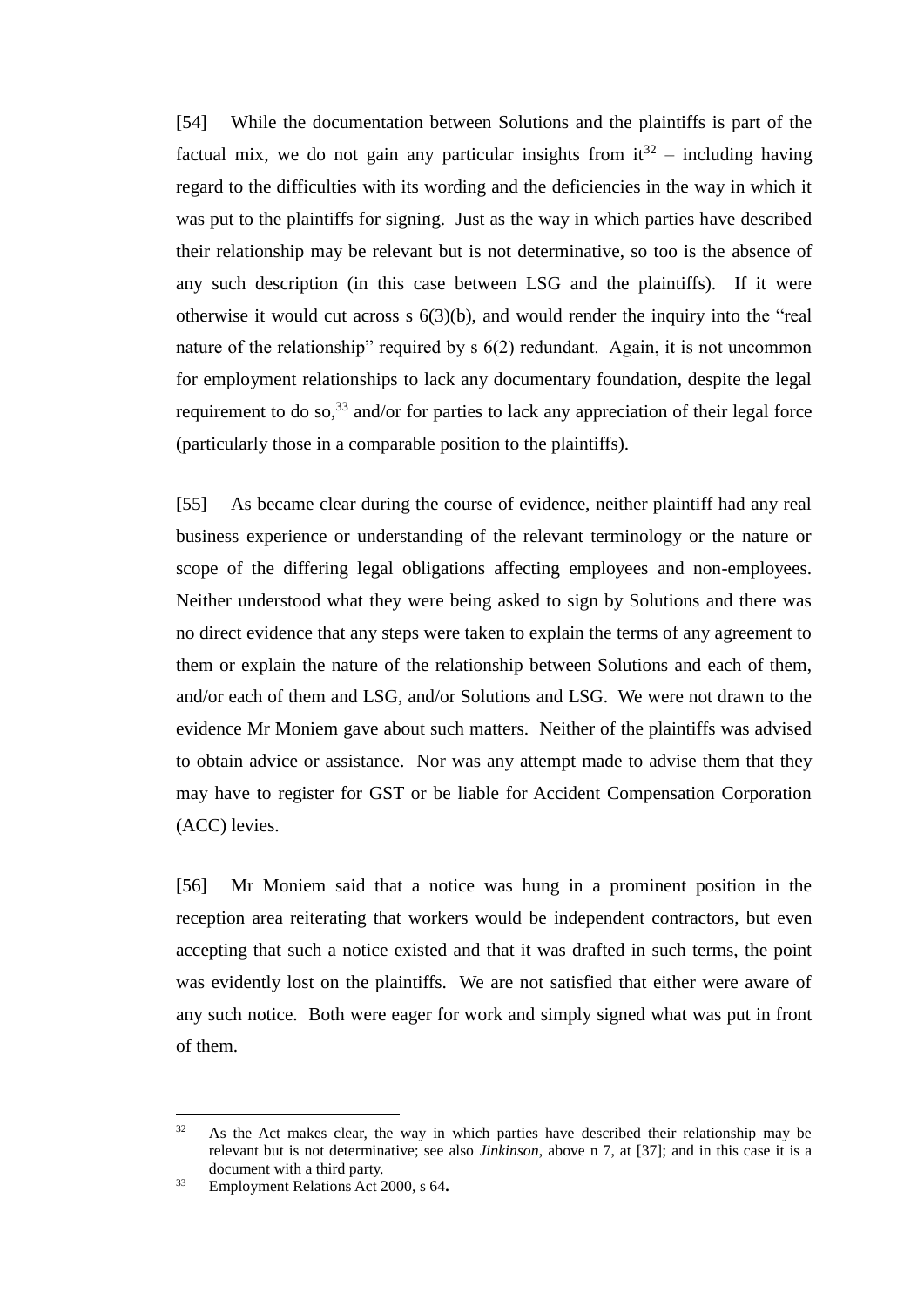[57] Mr Moniem may have been of the view that the plaintiffs were independent contractors (as expressed in his email to the Labour Inspector undertaking an investigation into his business model). LSG may have been of the view that the plaintiffs were employees of Solutions. The plaintiffs may not have had any real view about whether they were employees or independent contractors. But subjective views about what was intended or agreed are only relevant to the extent that they may be evidence of what, objectively discerned, was actually agreed between the parties (the relevant parties in this case being LSG and the plaintiffs).

[58] While LSG and Solutions/Blue Collar might have been on an equal footing in terms of their respective positions with one another, the plaintiffs were at a distinct disadvantage. As the Supreme Court (UK) observed in *Autoclenz Ltd v Belcher*: 34

So the relative bargaining power of the parties must be taken into account in deciding whether the terms of any agreement in truth represent what was agreed and the true agreement will often have to be gleaned from all the circumstances of the case, of which the written agreement is only a part. This may be described as a purposive approach to the problem. If so I am content with that description.

[59] We do not see this statement of general principle as controversial. In the present case the agreements contain some indicators that independent contractor status was intended (at least by the drafter, Mr Moniem). However, the documentation is poorly worded and confusing. The reality is that both plaintiffs were effectively steam-rolled into signing a document which they had no real understanding of. As s 6 makes clear, the way in which the parties have described their relationship in a written agreement is not determinative. Section 3 of the Act underscores the point, providing that one of the objectives of the legislation is to address the underlying imbalance of power between employer and employee. Section 6 must be read in light of the Act's objectives.

[60] We approach the issue in the present case on the following basis. What would a reasonably informed reasonable observer take from the documentation?

 $34$ <sup>34</sup> *Autoclenz Ltd v Belcher* [2011] UKSC 41, [2011] All ER 745 at [35]. In that case Autoclenz provided car-cleaning services to motor retailers and auctioneers, one of which was British Car Auctions (BCA). Twenty valeteers cleaned cars for BCA. The valeteers had a written contract with Autoclenz, describing them as self-employed independent contractors. They were nevertheless found to be in an employment relationship with Autoclenz having regard to the particular circumstances.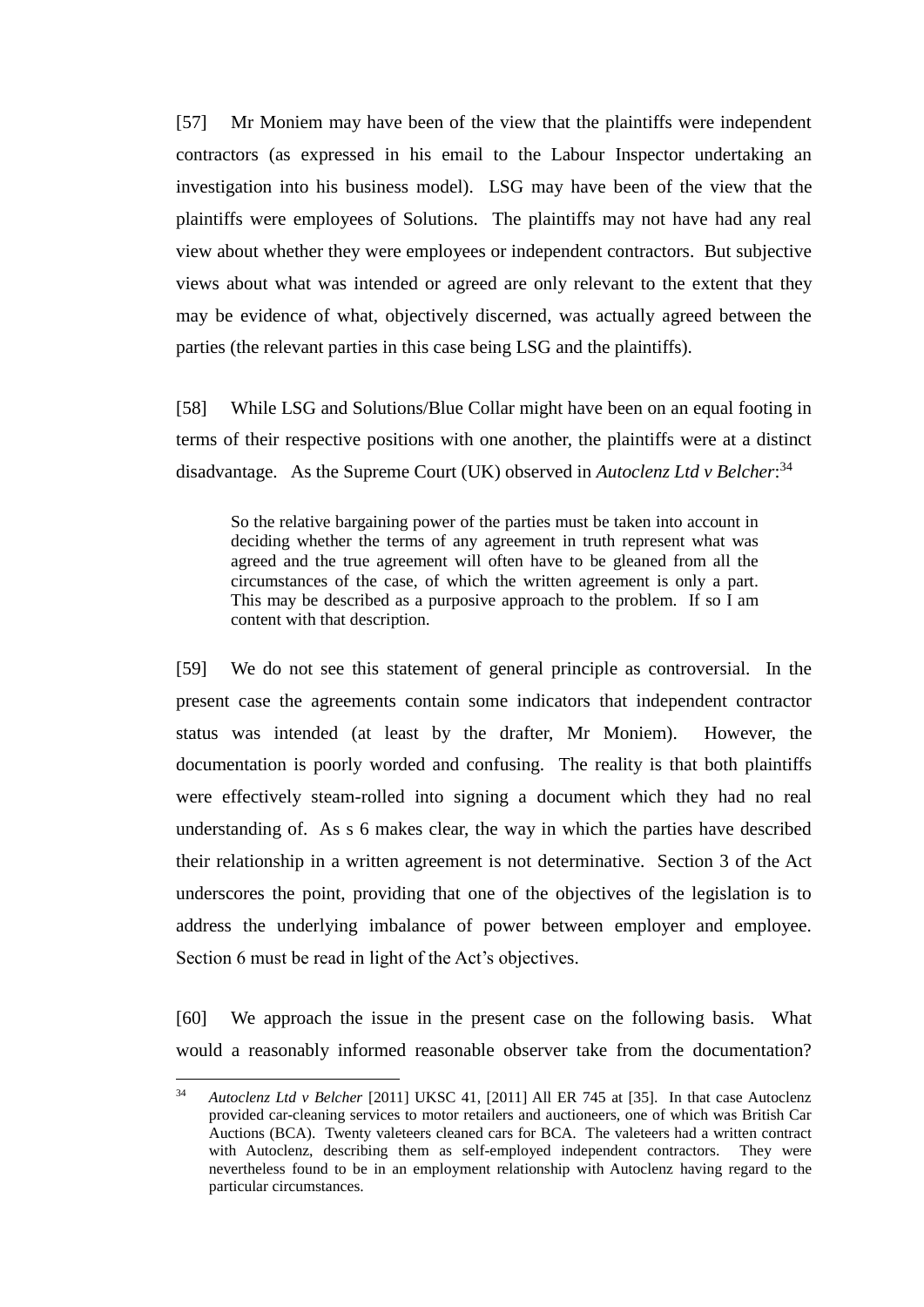The absence of documentation between LSG and the plaintiffs points away from a contract of service. This tends to be reinforced by the nature and existence of documentation which exists between Solutions and the plaintiffs. However, we do not accept (given the difficulties with the way in which the documentation was drafted and presented to the plaintiffs for signing, namely without adequate explanation or opportunity for advice) that the presence of some documentation and the absence of other documentation materially assists in an assessment of how the relationship between the plaintiffs and LSG is appropriately characterised. Rather, we see it as being out of step with the real nature of the relationship as it operated in practice (which we consider next).

#### *Stage 2 - How the relationship operated in practice*

[61] As we have said, the plaintiffs signed up with Solutions and Solutions went through an initial screening process with them before they attended an interview with LSG. Once at LSG they filled out an application form for work (entitled "Application for Employment Agency and Contractor Employees"). Applicants were asked what days/shifts they would not be able to work, and whether they could work overtime; "If offered employment when could you start?" and were asked to fill in further information to enable the company to place them "in the right job", including what position they had previously held at LSG and for how long; what their preferred position at LSG would be; and what they thought they would get out of working for LSG. It was up to LSG as to whether or not it took on a particular worker. The limited input Solutions had after this point was predominantly focused on issues to do with arranging payment, under its arrangement with LSG. We return to this point below.

[62] An agency start-up/termination form was also filled in, to "set up agency personnel in our time and attendance system", together with a labour hire family declaration form. Following their interviews, each of the plaintiffs was offered work by LSG (reflected in their subsequent placement on the LSG roster) which they accepted (reflected in the fact that they turned up for work in accordance with the roster). The following evidence given by Mr Hala (an LSG supervisor), and which we accept, reinforced the point: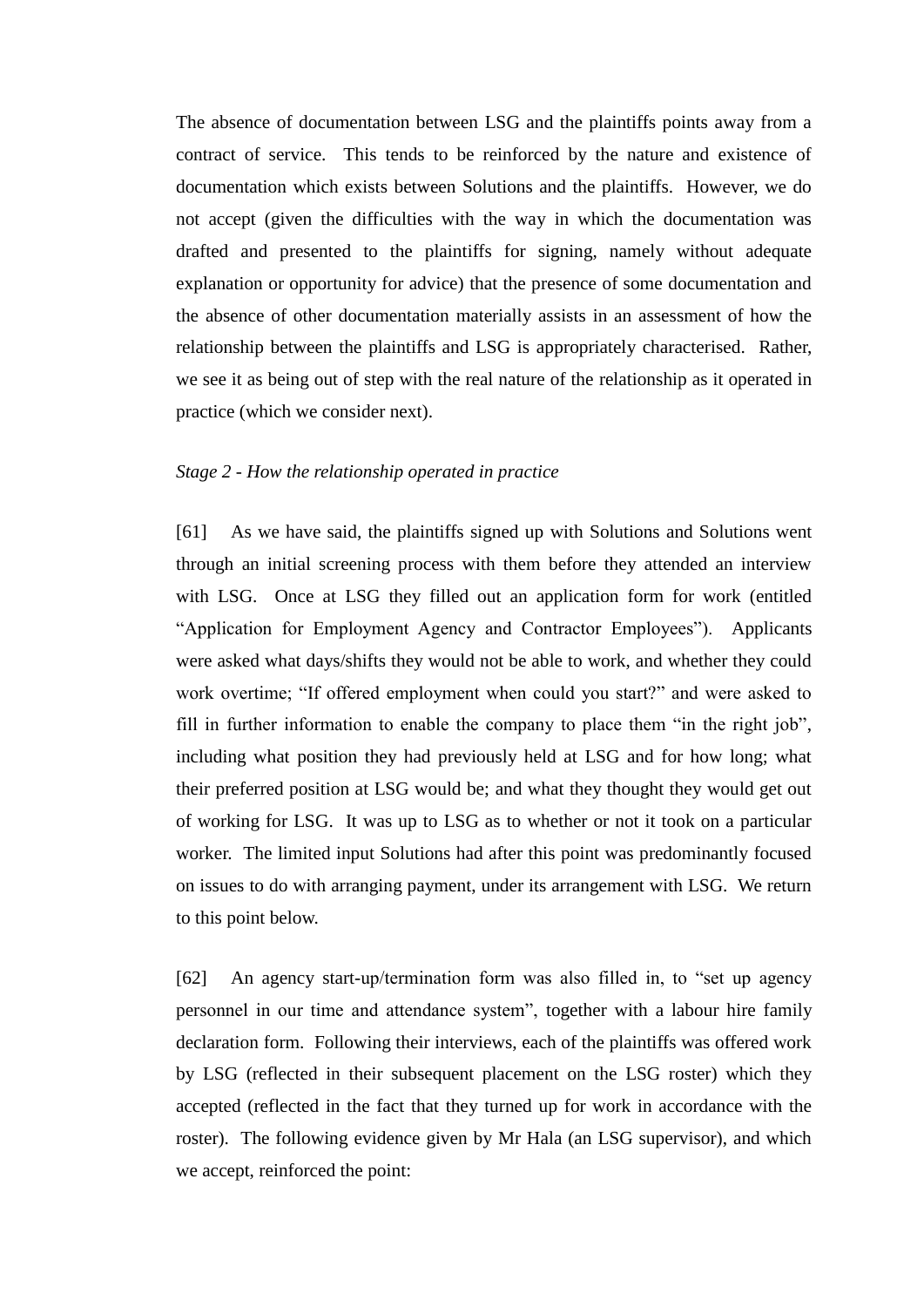- A. Yeah, when [Mr Prasad]'s on a roster, it's like, he's turning up every, every day of the week.
- Q. He's expected to turn up the same as the other workers?
- A. Yes.

[63] The plaintiffs received an induction pack and training when they started work at LSG. The induction pack contained information in relation to the company's standards and methods of operation. The plaintiffs were expected to comply with the contents of the pack and the training they received. They were also issued with a health and safety booklet, which set out obligations in relation to health and safety, and a code of practice which contained important information for "your responsibilities as a labour hire worker", and security training. Again, the plaintiffs were expected to comply with these obligations. Each of the plaintiffs received ongoing supervision from direct line managers at LSG. Ms Park tended to downplay the level of direction and control which we are satisfied (based on other evidence before the Court) was exercised in practice.

[64] It is notable that Solutions had no input into the roster, as two LSG supervisors (Mr de Bruin and Mr Hala) made clear. Rather, the roster was created solely by LSG and notified to workers (permanent LSG employees and Solutions workers) up to two weeks in advance, with LSG liaising directly with workers as necessary. The roster drew little distinction between workers such as the plaintiffs and permanent LSG employees.

[65] It was not until a particular roster had been finalised that a copy of it was forwarded to Solutions. As Mr de Bruin explained in cross examination: "… after I've approved it they would send a copy to Solutions and the roster would be posted up on the board."The way in which the roster was prepared and notified to workers points towards a contract of service with LSG.

[66] We accept that the plaintiffs, and others in their position, tended to be contacted directly by LSG if they were required for additional work. Mr Hala explained the way in which this aspect of the arrangement worked in practice. He would contact Mr Prasad directly if he wanted Mr Prasad to work. Similarly, if Mr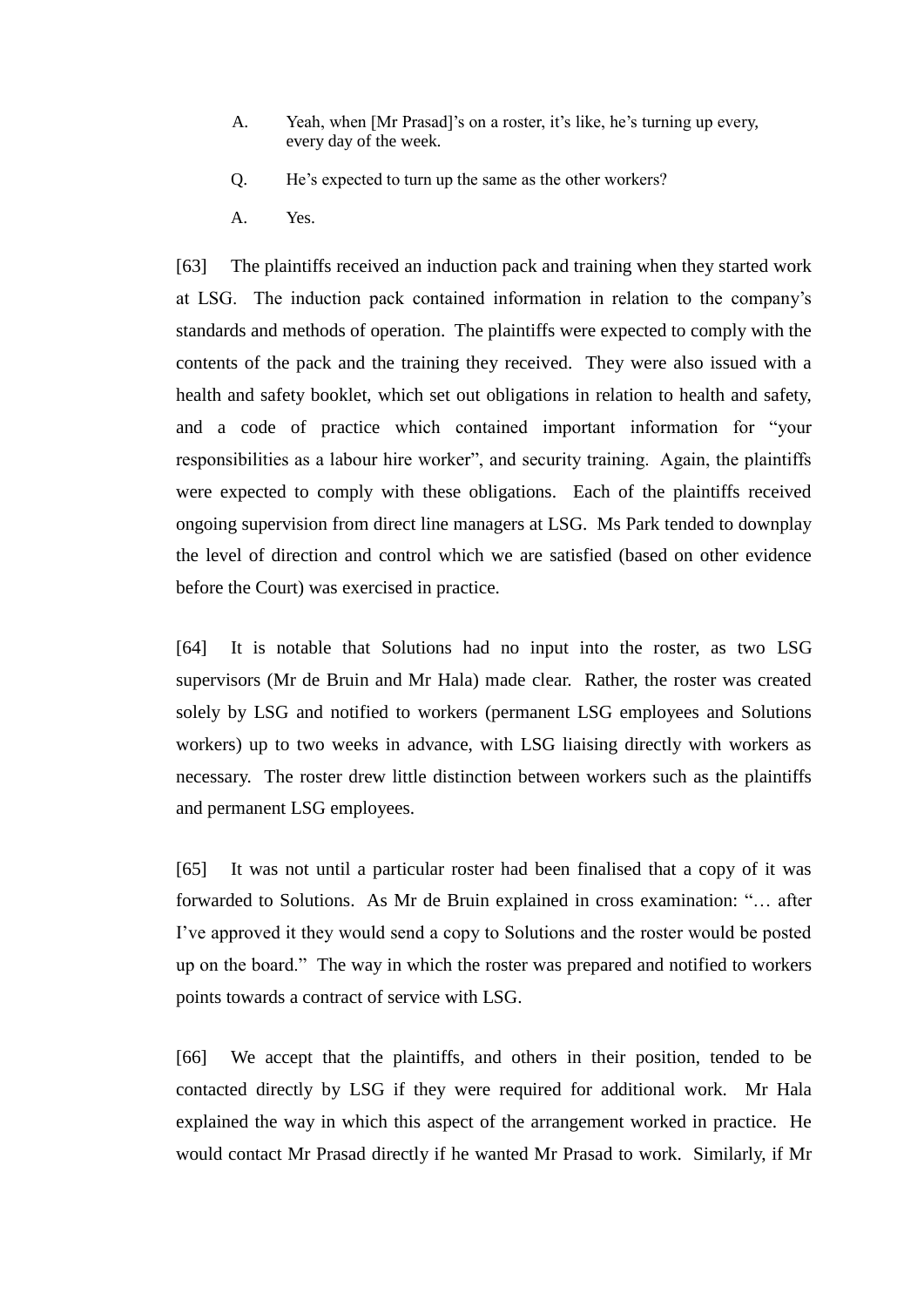Prasad wanted an increase in his hours he would talk to Mr Hala to see if that could be accommodated. If Mr Prasad wanted to have some time off he would raise it with Mr Hala directly. He would then let Mr Hala know when he wanted to be put back on the roster. Solutions had no involvement in such matters. And it is notable that when Mr Prasad was absent he was not replaced by another worker.

[67] While we accept that the level of direct contact by LSG in relation to work hours may not have reflected the way in which such matters were intended to operate, the point is that it provides an example of the situation having many of the indicia of an employment relationship between LSG and the plaintiffs.

[68] The way in which performance management issues tended to be dealt with provides another. The plaintiffs were allocated tasks by their supervisors, and the quality of their work was checked by them. It is also apparent that performance issues were generally dealt with directly by LSG. In this regard it is clear that workers could and were terminated by LSG, without referral back to Solutions, and lesser performance issues tended to be dealt with directly between LSG and the worker concerned.This is illustrated by the way in which an incident involving Ms Tulai unfolded (known as the bond store incident). While there was conflicting evidence about certain aspects of the incident (which do not need to be resolved at this preliminary stage), and the extent to which the incident may have contributed to Ms Tulai's departure from LSG remained unclear, the key point is that it was LSG which dealt with Ms Tulai over concerns about her presence in the bond store at a particular time and on a particular date. Her supervisor raised concerns directly with her and then, as Mr Culpeper explained in evidence, he asked Security to cancel her access card and took steps to ensure that Ms Tulai was not rostered again.

[69] The way in which Ms Tulai's case was dealt with provides a useful illustration of the reality of the workplace and how it operated in practice. The point was reinforced by Mr de Bruin, who referred to an incident involving another worker originally provided by Solutions. He instructed Solutions not to send the worker again. This appeared to be the approach he routinely adopted when performance issues arose.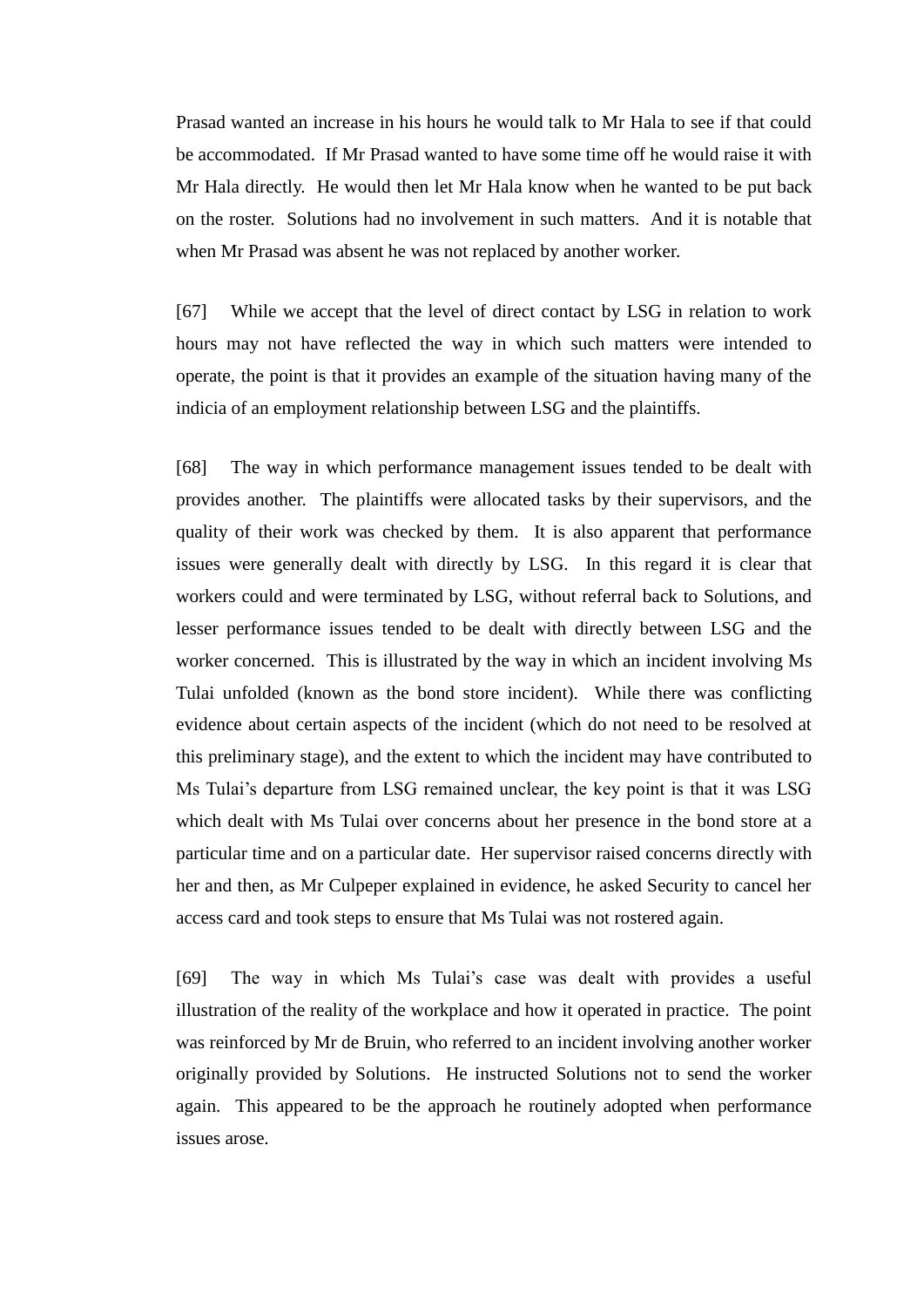[70] The plaintiffs were required to wear uniforms which were provided (and laundered) by LSG. We accept that there were some practical reasons for these requirements. Nevertheless, the fact that the plaintiffs wore the same uniforms as those LSG describes as employees, and there was very little to visually distinguish them from such workers, reinforces the degree of integration of the plaintiffs into the workplace.

[71] Further, each of the plaintiffs was required to obtain and maintain security clearance to enter into the LSG workplace. Again, while there were obvious operational reasons for this the level of control exercised by LSG is a factor pointing towards a contract of service. It also reinforces the view we have reached as to the personal nature of the service provided by the plaintiffs – the reality is that the process of requiring workers such as the plaintiffs to obtain clearance prior to working for LSG, and then maintaining it, undercut the opportunity for substituted labour.

[72] As Ms Tulai explained, time was recorded on a timesheet (entitled "LSG Sky Chefs – Solution Personnel Auckland Timesheet Authorisation"). The form refers to "EMPLOYEE SIGNATURE" (under which Ms Tulai signed her name) and "SUPERVISOR SIGNATURE" (under which her supervisor signed his name). The timesheets were provided to LSG's finance department which in turn extracted data from the timesheets which was then provided to Solutions.

[73] Workers such as Ms Tulai and Mr Prasad were paid by Solutions for the hours they worked at a rate agreed between Solutions and LSG. Mr Moniem said that other than advice from LSG as to the actual hours worked (which enabled payment to individual workers to be made), "[Solutions] would have little or no idea about [the workers]." We accept that is so.<sup>35</sup>

[74] The evidence established that on occasion (although not invariably) if Solutions workers had a query about their pay they would raise it with Solutions, who would liaise with LSG. It was not uncommon for workers to ask Solutions for a

 $35$ And subsequently Blue Collar.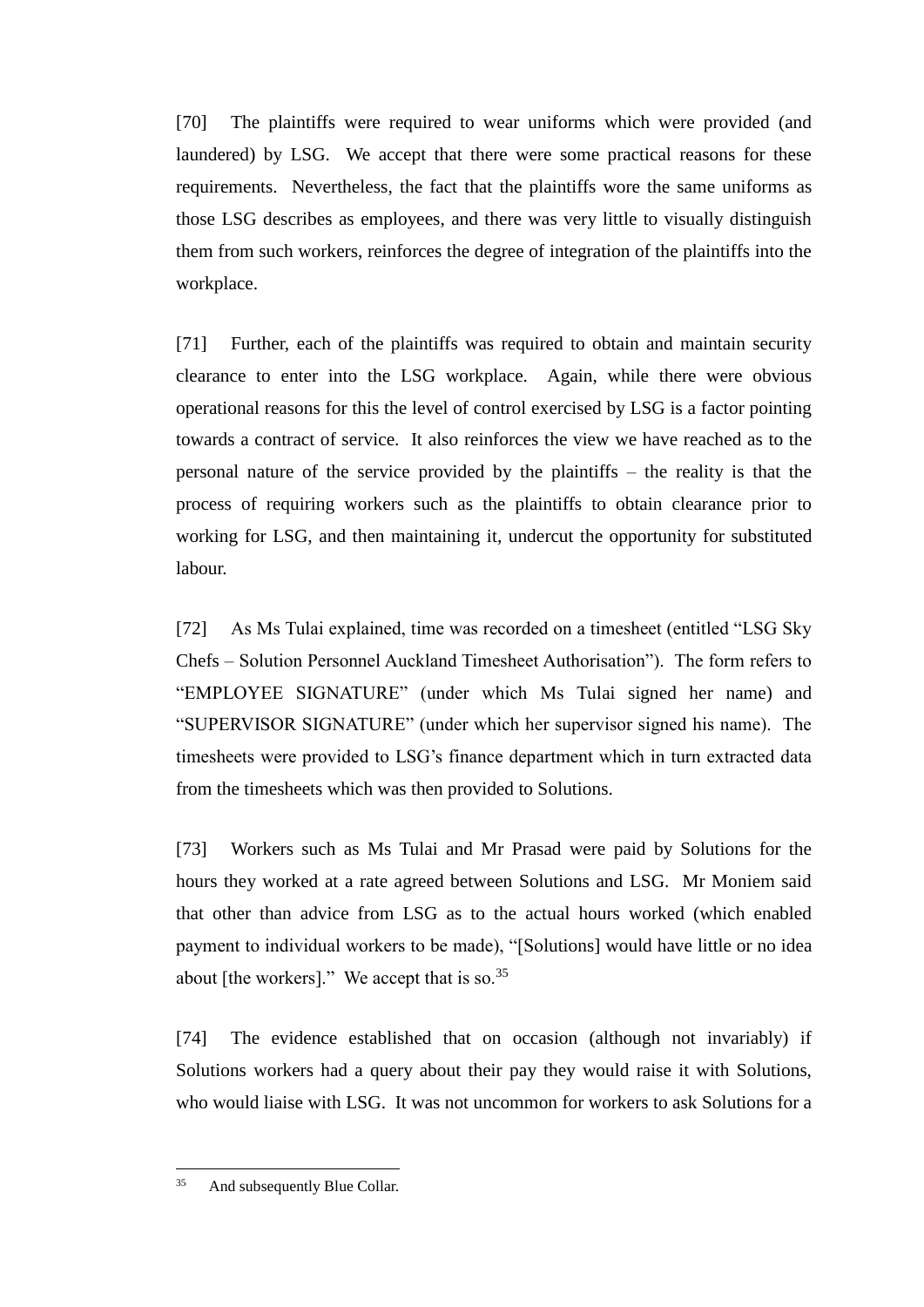copy of their pay record for particular periods. Solutions would provide such records but would charge the plaintiffs \$1 each time it provided a hard copy.

[75] LSG was regularly invoiced by Solutions under their agreement. On one occasion (when LSG reduced the payment runs) Mr Moniem wrote to LSG reminding it that:

The product we sell you is a live product that needs to be feed (sic) weekly.

[76] The pattern of work for each of the plaintiffs, and its duration, is relevant. Both worked for LSG for long hours per week on a regular basis for a lengthy period of time. There is evidence that Mr Prasad picked up limited additional work for another company on one occasion during his time with LSG; Ms Tulai worked exclusively for LSG for around four years.

[77] As emerges from the evidence, two factors operated in tandem – LSG provided both plaintiffs with a regular stream of work, which they expected and which LSG expected them to be available to perform; and there was continuity of the relationship over an extended period of time. Both factors, individually and together, point towards a contract of service.

## *Stage 3 – features of control and integration*

[78] The plaintiffs were integrated into LSG's business. They worked alongside LSG employees doing precisely the same work, in precisely the same way, and wearing precisely the same uniforms. The only distinction, which was not a visible one, was that they were paid less. Mr Prasad gave evidence that he attended the same meetings as LSG employees. This evidence was echoed by Ms Tulai's experience in the LSG workplace. Mr Prasad gave evidence, which we accept, that if he wanted time off he discussed that with LSG, and arranged it with his supervisor there, although later filled in a form with Blue Collar.

[79] It is clear that LSG exercised a significant degree of control over both plaintiffs in terms of when and how they carried out their work. We have touched on much of this evidence already, in considering the way in which the relationship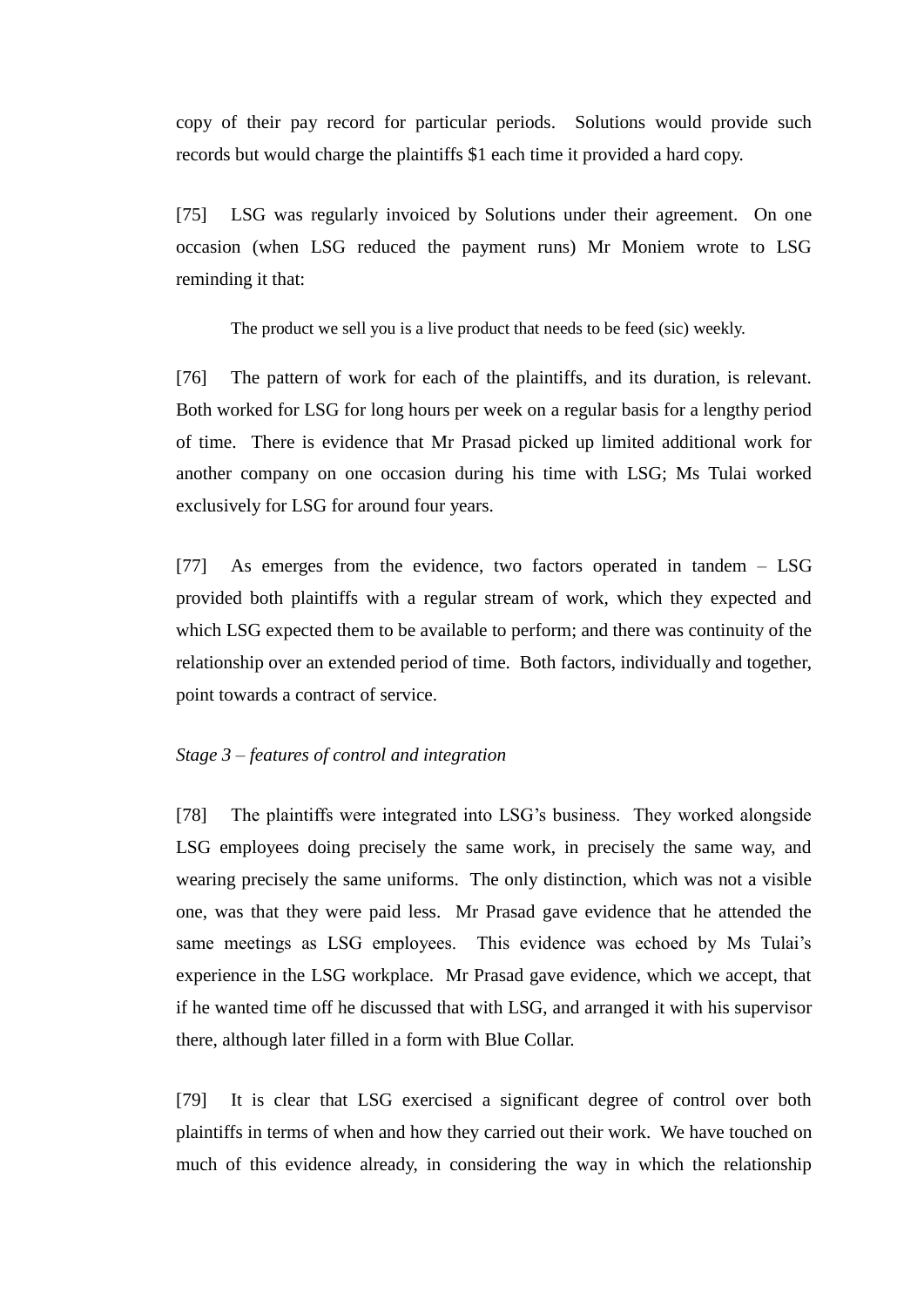operated in practice, and it does not need to be repeated.Conversely it is clear that neither plaintiff had any significant ongoing engagement with Solutions – Ms Tulai said that she essentially had no contact with Solutions from 2009 to 2014; Mr Prasad's evidence was to similar effect.

[80] In summary it can fairly be said that neither plaintiff operated with any degree of autonomy. Rather LSG exercised a significant degree of direction and control over the plaintiffs' day-to-day work – what, when, where, how and by whom. However the arrangement was *intended* to work, the reality was that no-one seriously expected either plaintiff to refuse work; choose whether or not to turn up in accordance with the roster; or that slotting in a substitute would or could occur. As was pointed out in *Protectacoat Firthglow Ltd v Szilagyi* (cited with apparent approval by the Court in *Autoclenz*):<sup>36</sup>

The kernel of all these dicta is that the court or tribunal has to consider whether or not the words of the written contract represent the true intentions or expectations of the parties, not only at the inception of the contract but, if appropriate, as time goes by.

[81] Ms Meechan submitted that the context of the workplace was relevant to an assessment of the features of direction and control, namely the security-laden nature of the environment and the need for the work to be conducted in a highly regulated manner. We understood her to be suggesting that in these circumstances the degree of direction and control LSG exercised over the plaintiffs ought not to be viewed as indicative of an employment relationship, although the point was not developed in submissions.

[82] We perceive difficulties with the argument. First, it suggests that only factors within the putative employer's control should be taken into account, or at least given much weight, in considering the real nature of the relationship. Second, at its core the argument is based on an assumption that *any* position can be filled by an independent contractor regardless of the control test. This reflects an assumption which has not, as far as we are aware, been tested yet. Alternatively it suggests that

 $\overline{a}$ 

<sup>36</sup> *Autoclenz*, above n 34, at [30]; citing *Protectacoat Firthglow Ltd v Szilagyi* [2009] EWCA Civ 98, [2009] ICR 835 at [50].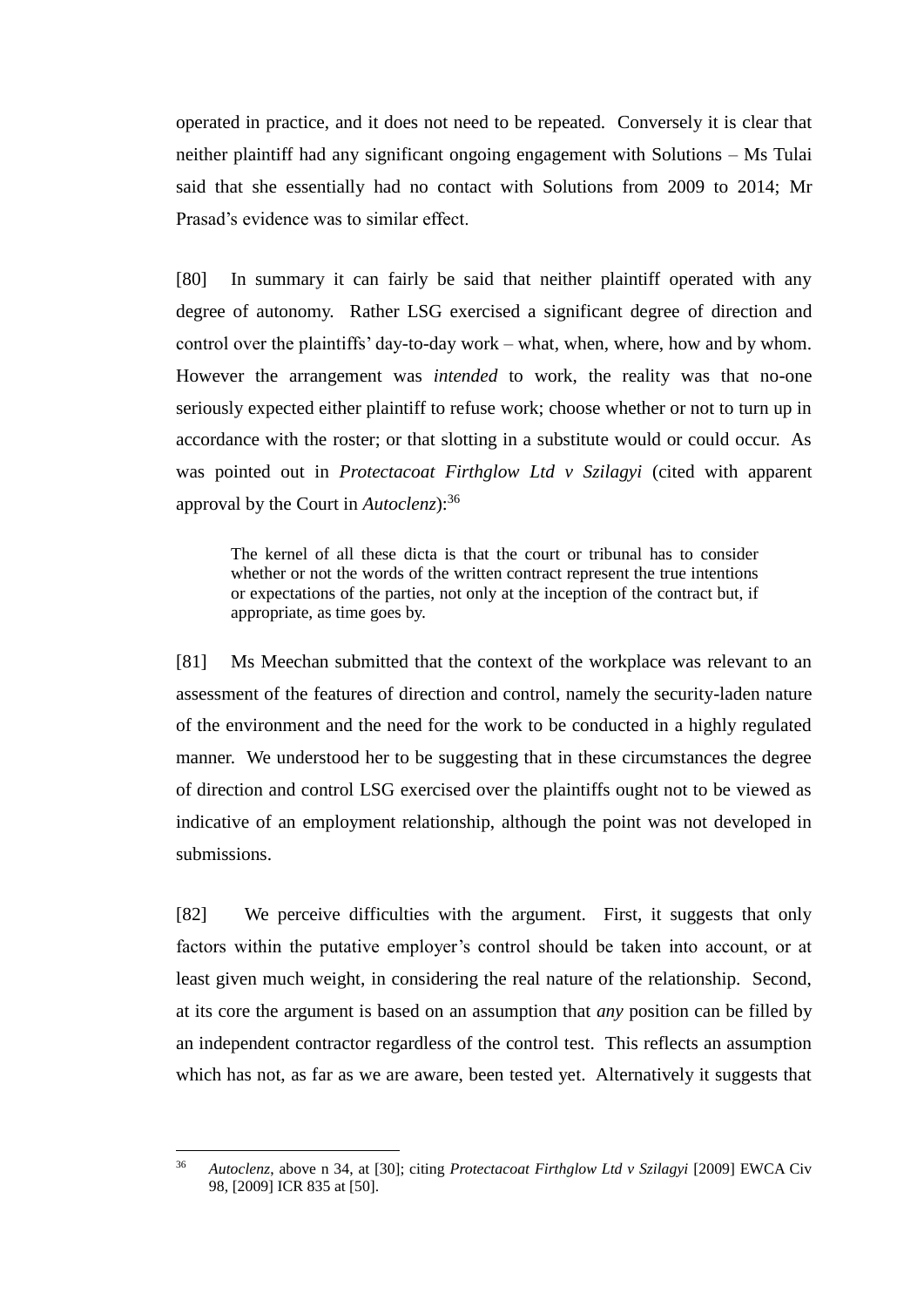the control test should have no application when dealing with a security-regulated position. That is contrary to both statute and case law.

[83] In *Bryson*, while Judge Shaw found that it was "absolutely essential" that the directors of Lord of the Rings exercise a very high level of control over Mr Bryson, she nevertheless concluded that the features of control were strongly indicative of an employment relationship.<sup>37</sup> The subsequent judgments of the Court of Appeal and Supreme Court do not disturb this aspect of the Employment Court's analysis.<sup>38</sup>

[84] While we accept that it was necessary for LSG to keep a close eye on what was being done by those working on site to ensure that appropriate standards were reached in terms of its deliverables and that applicable safety and security concerns were being met, we consider that the high levels of direction and control, coupled with the extent to which the plaintiffs were integrated into LSG's business, points firmly towards an employment relationship.

#### *Stage 4 – the fundamental test*

 $\overline{a}$ 

[85] It is fanciful to suggest that either plaintiff was in business on their own account. They did not advertise their services, employ others, hold business assets, issue invoices or keep records. They could not delegate their work to anyone else, they enjoyed no scope for other business activities and they were exposed to no risk (and conversely no potential benefit) in terms of loss and profit. Neither plaintiff was registered for GST, no GST was claimed by them and no expenses deducted for

<sup>37</sup> *Bryson v Three Foot Six Ltd* [2003] 1 ERNZ 581 (EmpC) at [48]-[49].

<sup>38</sup> *Three Foot Six Ltd v Bryson* [2004] 2 ERNZ 526 (CA); *Bryson v Three Foot Six Ltd (No 2)* (SC), above n 25. A similar result can be seen in *Autoclenz*, above n 34, at [37]; referring to the judgment of Judge Foxwell at the Employment Tribunal, the following observation was made at [36]: "I have noted that the claimants are required to wear company overalls and some of these are supplied free. I have also noted that they are provided with some training by the respondent. I do not think that either of these factors is determinative in this case. I accept that training must be provided to people who handle chemicals whatever their status for the purposes of health and safety. Equally I accept that requiring some badge of identification, in this case a uniform, is simply an incident of the fact that valeteers are permitted to drive high value goods, motorcars and vans. That said, I accept the claimants' evidence that they are fully integrated into the respondent's business and that they have no real other source of work."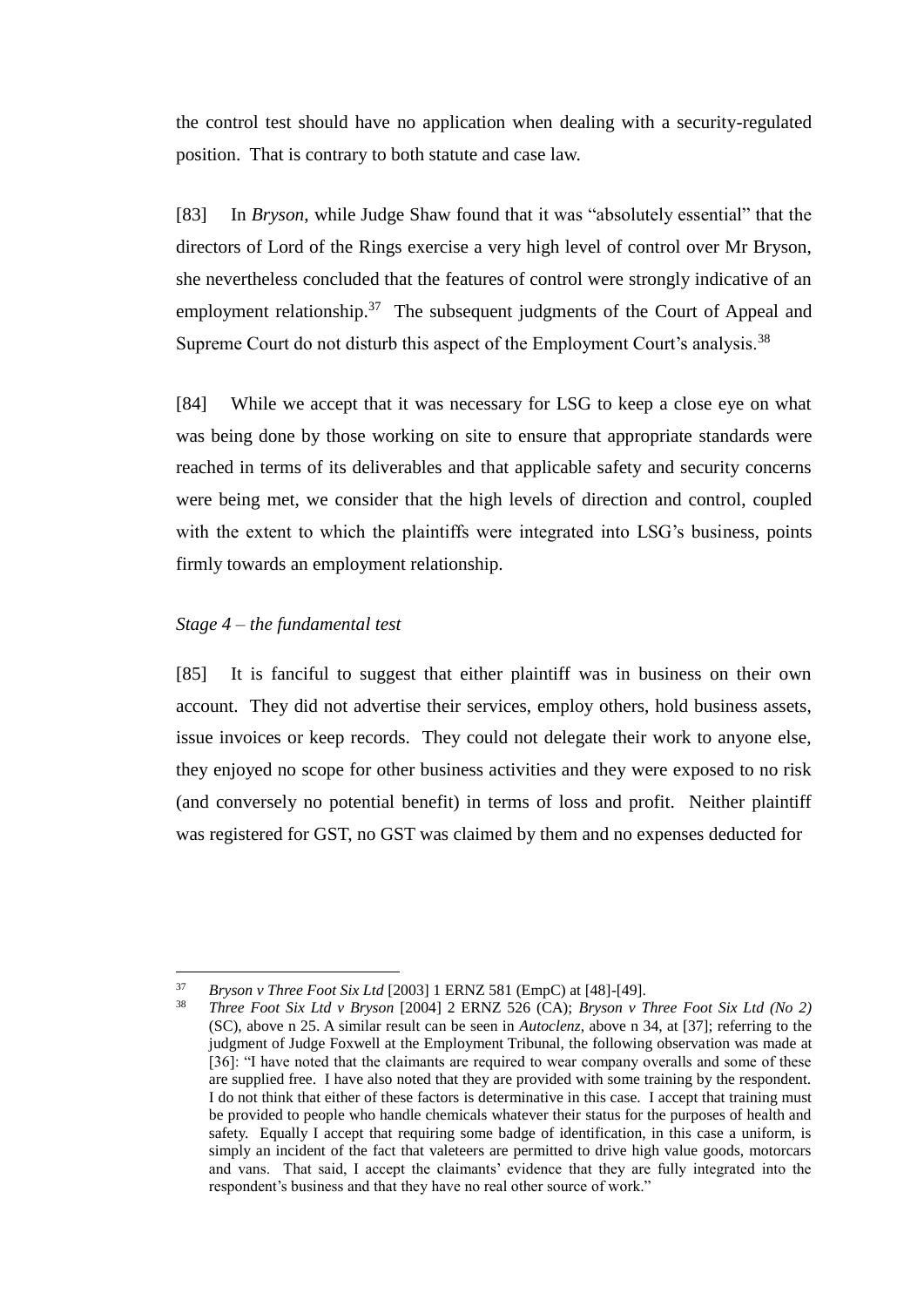tax purposes.<sup>39</sup>

[86] There is evidence that both Ms Tulai and Mr Prasad paid an ACC levy. The evidence in relation to such payments is, however, revealing. Both received a very nasty shock when ACC sent them an invoice after they had been working at LSG for some time. While they were demonstrably surprised to receive such a bill, and did not understand why it had been generated, they dutifully set about finding the money (\$3000 in Ms Tulai's case) and meeting what they believed to be their legal obligations. In the circumstances, we draw little assistance from the fact that ACC invoices were issued and paid by each of the plaintiffs.

[87] We have no difficulty concluding that the expectation was that each of the plaintiffs would undertake the work for LSG personally. There was no evidence of substituted labour. Rather, the evidence before the Court was that when Mr Prasad was absent from his job no other worker took his place.

[88] Nor do we have any difficulty concluding that Mr Prasad and Ms Tulai had extremely limited opportunities to increase their remuneration absent negotiating a higher hourly rate of pay (it appears that Mr Prasad received a \$1 per hour increase during his time with LSG), given the continuous nature of the work, and hours, they undertook for LSG.

[89] The above factors point to a contract of service between each of the plaintiffs and LSG.

[90] For completeness we record that while the Supreme Court in *Bryson* made it clear that industry practice may be relevant to a consideration of the real nature of the relationship in the context of a s 6 inquiry,  $40$  no evidence was called as to industry practice in this case and no counsel addressed any legal submissions to this point. We accordingly put the issue to one side.

<sup>39</sup> <sup>39</sup> Note *Singh v Eric James & Assocs Ltd* [2010] NZEmpC 1 at [17], where it was held that: "Taxation arrangements, both generally and in particular, are a relevant consideration but care must be taken to consider whether these may be a consequence of the contractual labelling of a person as an independent contractor." See also *Bryson* (EmpC), above n 37, at [56], where Mr Bryson was found to have been an employee (having regard to the evidence as whole) despite having rendered invoices in relation to the work he had undertaken.

<sup>40</sup> *Bryson* (SC), above n 25, at [35].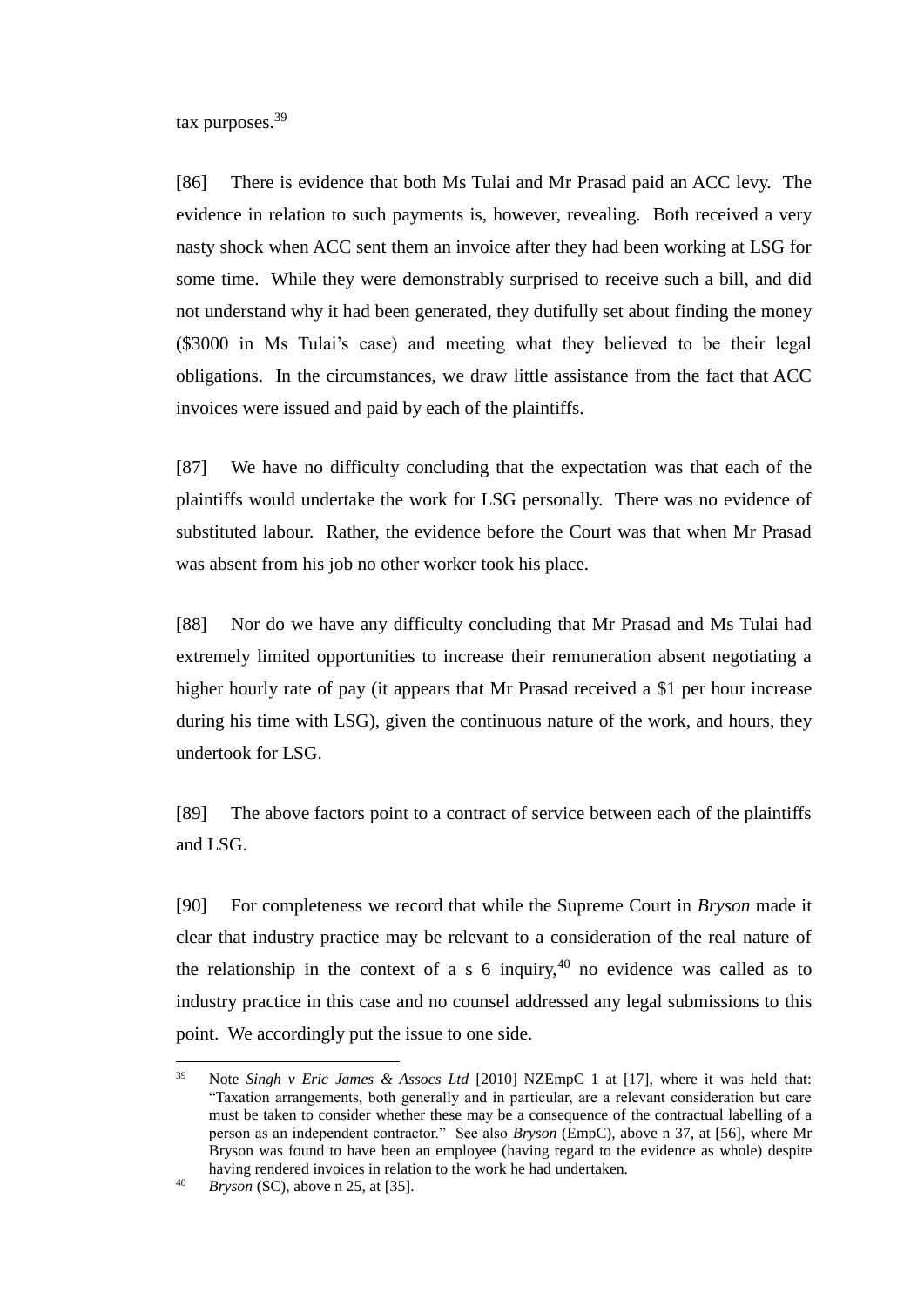## **Conclusion**

[91] Workers have a statutory right to seek a declaration as to whether they are employees and, accordingly, entitled to the minimum protections that go with that status. The traditional binary notion of employment, and unitary concept of employer, is increasingly being challenged by innovative ways of working and structuring relationships.<sup>41</sup> It goes without saying that increasingly complex models give rise to increasing degrees of murkiness as to who, if anyone, bears what responsibility for working conditions. Fortunately s 6 is sufficiently flexible to deal with such difficulties in any given case.

[92] Much will depend on where a particular case sits on the spectrum. It is less likely that a host organisation will be found to be in an employment relationship with a labour hire worker where, for example, the arrangement and the obligations, rights and roles of each party is well documented, understood and agreed at the outset, and the work is provided on a supplementary and temporary basis. It becomes increasingly likely that an employment relationship will be found to exist where, for example, the documentation is non-existent or unclear; the work is of indefinite duration, is expected to be provided and is expected to be performed by the individual; a significant degree of supervision, control and direction is exercised by the host; and performance issues are dealt with by it.

[93] In assessing where on the spectrum a case sits the Court will closely scrutinise the way in which arrangements are structured, particularly where there is a deficit of bargaining power, and how such arrangements have operated in practice, to determine what the real nature of the relationship is.

[94] It is clear to us that neither of the plaintiffs had any real idea about the precise nature and scope of their legal relationship with either LSG or Solutions.<sup>42</sup> And the

 $41$ <sup>41</sup> See, for example, the discussion in Mark Freedland and Jeremias Prassl "Employees, Workers and the 'Sharing Economy': Changing Practices and Changing Concepts in the United Kingdom" (2017) 6 SLLERJ 16.

<sup>&</sup>lt;sup>42</sup> We note that reference was made to an application for a position within LSG which was made in Mr Prasad's name during his time with the company. It remained unclear what lay behind this step, and we do not accept that it reflected an understanding on Mr Prasad's part that he knew that he was not an employee of LSG.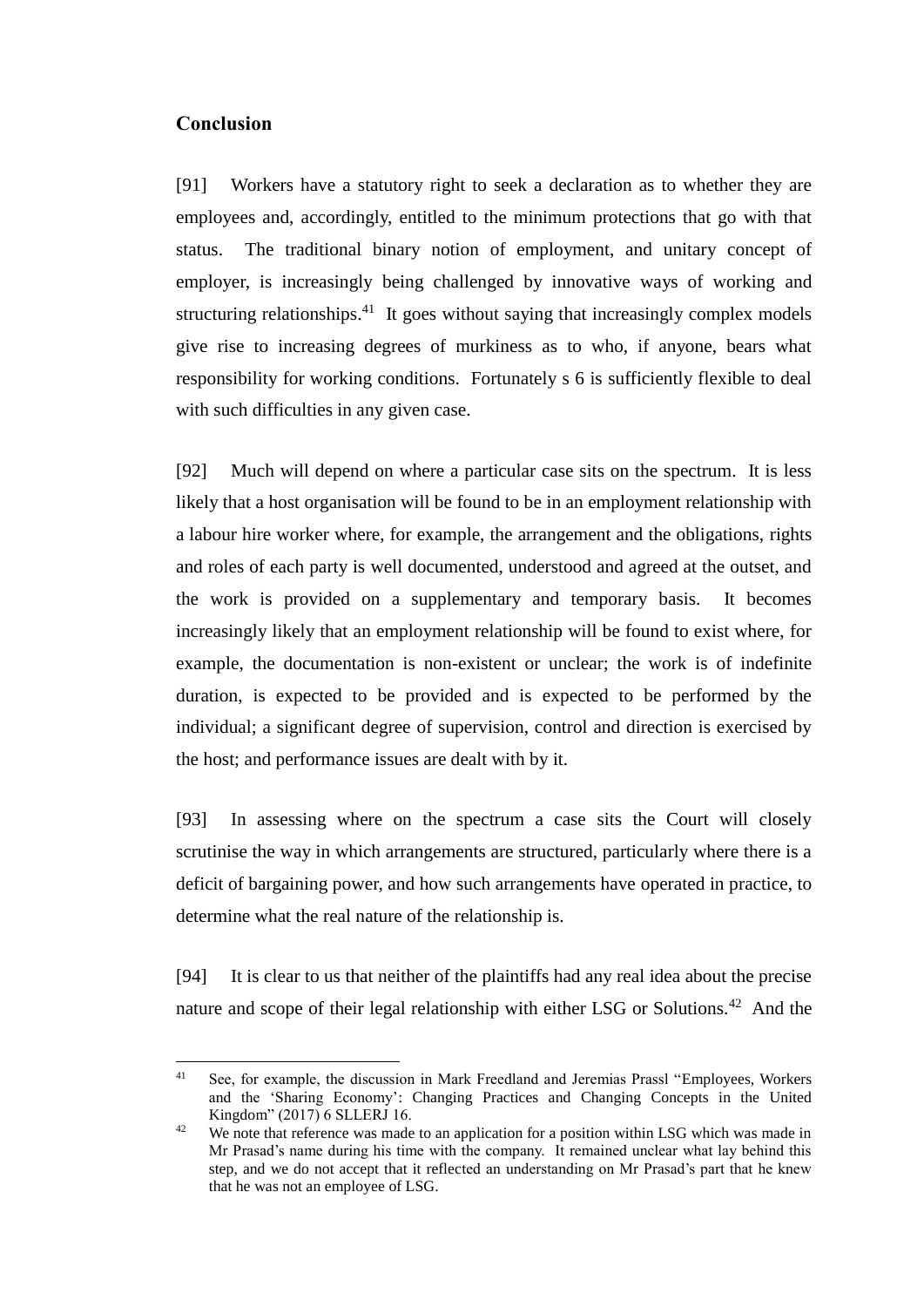reality is that those who were best placed to clarify matters for them, namely LSG and/or Solutions, did not do so.

[95] Ms Meechan posed two rhetorical questions in closing to support the submission that there was plainly no contract of service between either plaintiff and LSG. First, what could LSG have done if the plaintiffs failed to show up for work on a particular day? Second, what could either of the plaintiffs have done if LSG had failed to roster them to work? It seems to us that neither question materially assists. That is because the answer depends on the outcome of the s 6 inquiry and, accordingly, a determination of the ultimate issue for the Court.

[96] The inquiry into the nature of the relationship is an intensely factual one. The true nature of the relationship between each of the plaintiffs and LSG emerges from the way in which it operated in practice. The reality is that (amongst other things) the plaintiffs had no control over the way they did their work; they had no control over where they did their work; they had no economic interest in the way in which the work was organised; they were subject to the strict direction and control of LSG supervisors at all times; they did not work as individuals; they had no say in the terms on which they performed the work; they had no input into the documentation that purported to reflect what sort of relationship they had with LSG, through Solutions, and with Solutions and later Blue Collar; they did not produce invoices for their work; the plaintiffs could do little to make their putative business more profitable; they were required to wear LSG uniforms; they were provided with training by LSG; they were fully integrated into the LSG business and they had no other real source of work.

[97] We are satisfied that the evidence discloses the requisite mutuality of obligations between LSG and each of the plaintiffs. LSG plainly expected that the plaintiffs would turn up to work each day it rostered them on, unless a prior arrangement had been made with it; the plaintiffs plainly expected that when they did show up to work they would be given work by LSG; both parties understood that the plaintiffs would personally do the work; and each of the plaintiffs received payment for the work they did for LSG from LSG, albeit via Solutions. While Mr